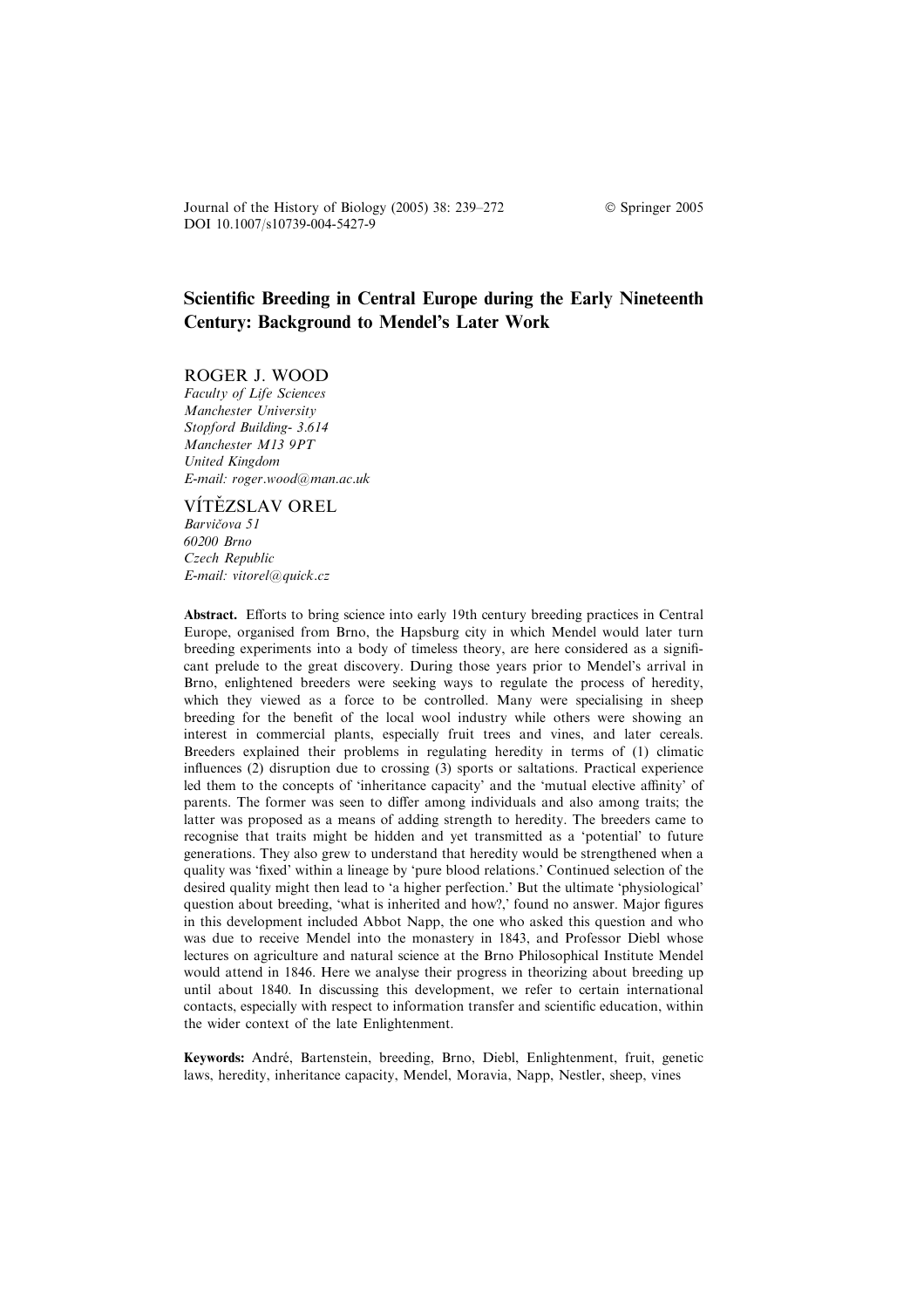#### **Introduction**

Baron Emanuel Bartenstein (1769–1838), president of the Brno Sheep Breeders' Association (SBA), never missed a chance to inspire his fellow members to fresh effort. Opening their annual meeting in 1837, he reminded the mixed gathering of breeders, land owners and administrators, industrialists, government officials and academics, rich in experience of wool production and its exploitation, how much knowledge of sheep breeding and wool had expanded since the association's foundation in 1814. He recalled the fruitful achievements of the membership, whose informed contributions had enlightened their meetings up to the very present, in the 'spirit of truth and refined education.'1 Stressing the uniqueness of the SBA, without equivalent in any other country on the European continent, he expressed his confidence that its activity would continue for several further years. He appreciated the presence of participants not only from throughout the Hapsburg monarchy but also from German lands beyond its borders, who had travelled long distances, with considerable expenditure of time and money. For the programme of the current meeting he had included questions designed to 'penetrate even into the most essential aspects of Merino sheep breeding and wool commerce.' Although he thought it highly probable that much of the truth would continue to elude them, he was confident that 'we shall surely move in many respects closer to the truth.' That very day they were due to address the difficult topic of heredity, to revisit a radical development in terminology from the previous year's meeting to which Bartenstein had made a major contribution.

Sheep breeding as it progressed and developed a scientific basis in Moravia in the early 19th century has been reported in earlier publications, revealing how it was co-ordinated from Brno, the site of Mendel's discovery a few years later.<sup>2</sup> Its history, linked with a growing appreciation of the nature of heredity, before and during Bartenstein's presidency, up to 1837 and a little beyond, can now be analysed in four phases: (1) breeding seeks a scientific basis; (2) 'genetic laws' are defined, and a law of hybridisation is sought; (3) university teaching promotes advances in breeding theory; (4) heredity is recognised as the central problem. This analysis integrates information scattered in some of our

 $1$ '...bei unseren jährlichen Zusammenkünften der Genius der Wahrheit und der feineren Bildung über den Häuptern der Versammelten schwebte...' [lit. '...the spirit of truth and refined education hung [in the air] above the heads of those assembled at our annual meetings...'] (Bartenstein et al., 1837, p. 204). <sup>2</sup> Orel, 1977, 1997; Orel and b; Wood, 1981, 1998, 2000a,b; Wood and Orel, 1982,

<sup>2001,</sup> pp. 171–187, 191–274.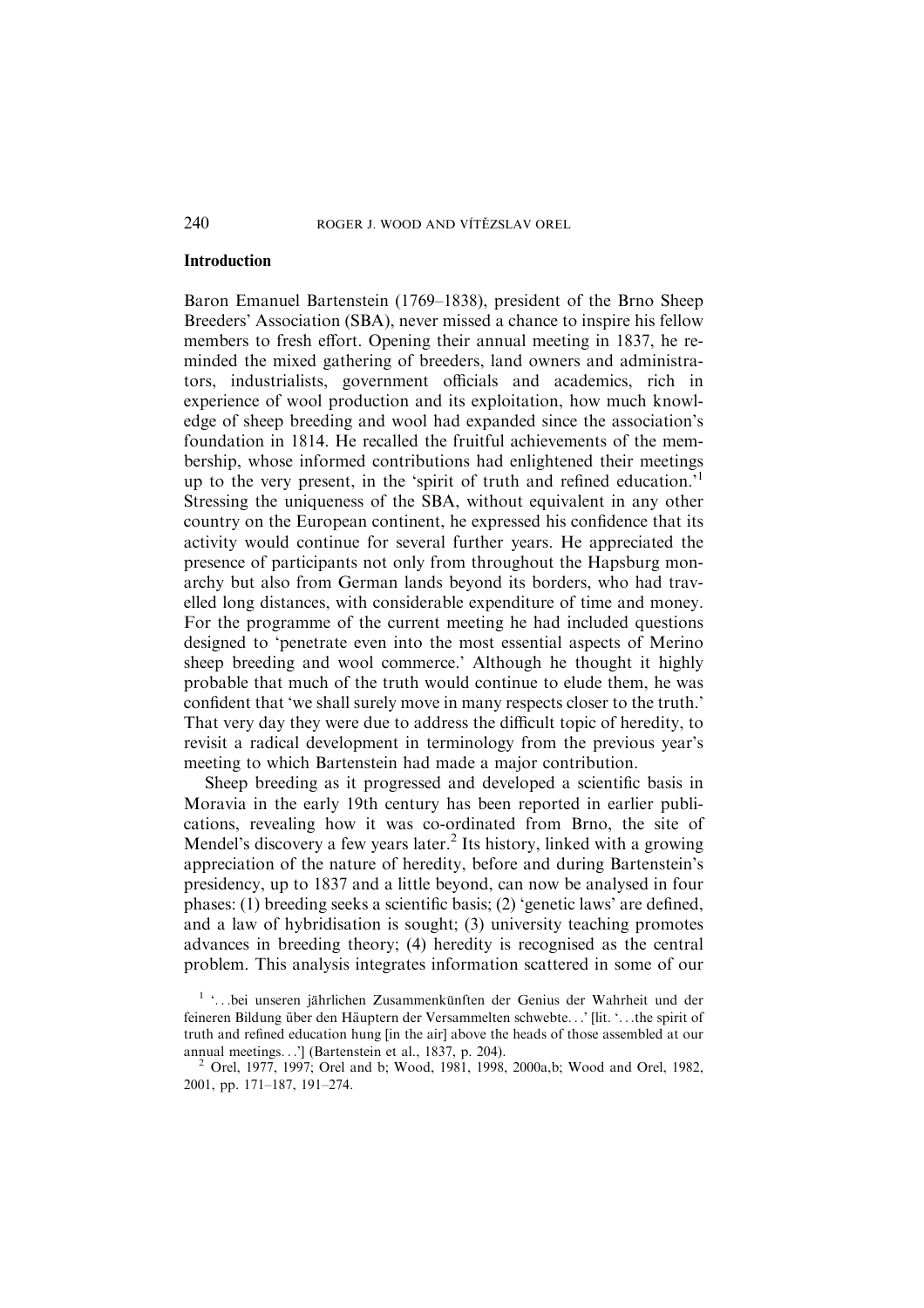earlier publications with new material drawn from primary sources. We use the term 'theorizing' in relation to breeding, to describe the process by which certain SBA members attempted to define a framework of underlying generalisations and explanations to underpin the new empirically developed procedures. A quest for 'sound theory' (*gesunde*) *Theorie*) and 'pure principles' (*Grundsätse in Reinen*) was pursued.<sup>3</sup> From the outset, members would encourage one another to devise experiments to test the truth of their theories. We follow this analysis with; (5) a section on the wider historical-cultural background to the developments we have described. We then return to the Moravian situation for; (6) a final discussion and conclusions section, in which we refocus on the search for a theory of heredity and introduce Mendel into the picture.

## Breeding Seeks a Scientific Basis

Efforts to bring order into Moravian breeding had an early, if tentative, beginning. In 1765 the central authorities in the Hapsburg monarchy drew up plans to organise learned societies to promote agriculture in every province. A Moravian Agricultural Society (MAS) was established in 1770 but struggled to exert its intended impact. Meanwhile a growing interest in the natural sciences stimulated a private initiative among a group of educated citizens of Brno who, in 1790, began to hold meetings as the Friends for the Furtherance of Natural Sciences and Knowledge of the Country, modelled on an association of the same name established in Berlin.<sup>4</sup> A distinguished outsider Christian Carl André (1763–1831), author of books on natural sciences became one of the Friends' leading members. He had moved to Brno in 1798 from Saxony, to take a teaching position at the first Evangelical School in Brno. Both societies benefited from the enthusiastic support of Count Hugo Franz Salm-Reifferscheidt (1776–1836), Moravia's leading industrialist, wealthy and widely educated. In his castle at Ra´jec (Raitz), not far from Brno, Count Salm had a fine library of 59,000 volumes, rich in works on natural science and technical subjects, but also on art history, the occult, alchemy and freemasonry. After visiting England to study the development of natural sciences and the application of the latest discoveries in agriculture and industry,  $5$  he co-operated with André in organising

<sup>3</sup> Wood and Orel, 2001, pp. 6–7, quoting the Vienna-based Bernard Petri (Irtep, 1812) and André (1816) from Brno.<br> $^{4}$  Exner, 2002.<br> $^{5}$  d'Elvert, 1870, ii, p.111.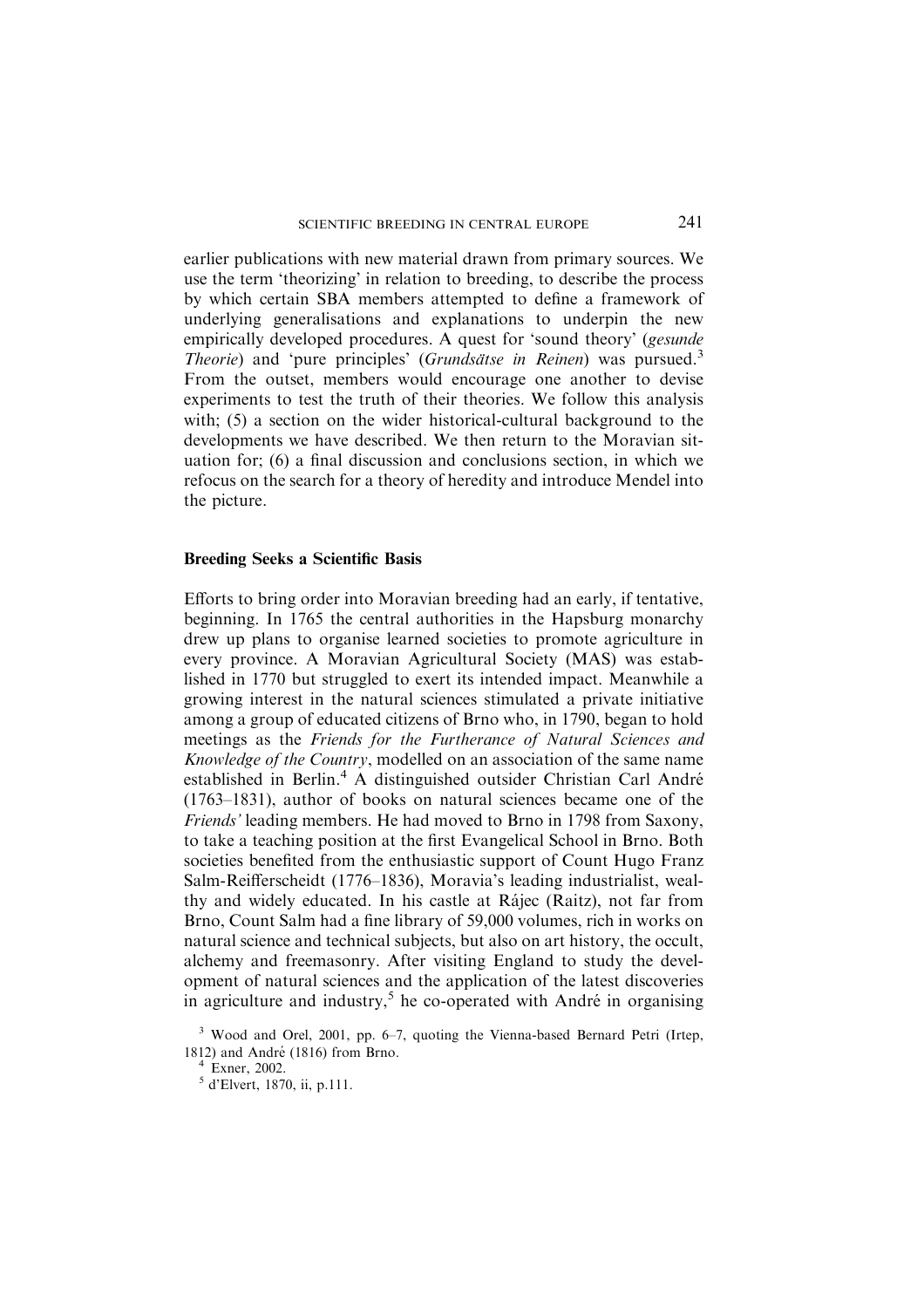the fusion of the two societies. That was in 1806 when he became the new society's president, with André as secretary. The name of the new society was settled in 1811 as The Royal and Imperial Moravian and Silesian Society for the Furtherance of Agriculture, Natural Sciences and Knowledge of the Country (MAS). By that time André had become Salm's economic advisor, a position that gave him added influence, as well as freeing him from dependence on teaching for a salary.<sup>6</sup>

At the opening meeting of the MAS, André presented a programme of future activities that would characterise the society as a centre for both scientific and economic advancement. 'Without science,' he wrote, 'it is impossible to achieve any progress.' Paying special attention to the 'most useful auxiliary sciences,' above all mathematics and chemistry, he used discoveries by Newton and Copernicus to illustrate the value of attacking fundamental new problems in natural sciences in new ways: 'May these examples strengthen our honest zeal and enrich us, even though it may take centuries for works to emerge from our circle that are capable of earning the astonishment of the cultural world, and its gratitude for their public value. Whether today or tomorrow we are perhaps providing indispensable elements without even a hint of their future impact.'<sup>7</sup> Science in the late 18th century had been defined, in an agricultural context, simply as 'an accumulation of acquirements by a long succession of individuals...preserved throughout all ages by the art of writing...' <sup>8</sup> Members of the MAS would expand this definition considerably.

As the major textile centre for the Hapsburg monarchy, Brno became known as the 'Austrian Manchester.'<sup>9</sup> André's arrival there opened his eyes to the possibility of improving the quality of wool by bringing a greater scientific input into sheep breeding, for the benefit of the industry and thus the prosperity of both city and region. Recognising the economic potential of the most up-to-date breeding techniques developed and established in England, for the more efficient production of meat, he sought to promote their application to wool improvement. To spread his ideas on this matter, and also other important scientific developments with possible economic potential, he began in 1811 to edit a weekly journal Economic News and Proceedings (Oekonomische Neuigkeiten und Verhandlungen (ONV)), published in Prague and distributed across much of Europe in 6000 copies. The first issue of

 $^6$  Franke and Orel, 1983, p. 52.<br> $^7$  André, 1815, original in German.

 $\frac{8 \text{ Anderson}, 1799, p. 4, quoting Jackson of Exeter.}$ 

<sup>9</sup> Freudenberger, 1977, pp. 25, 170, 189.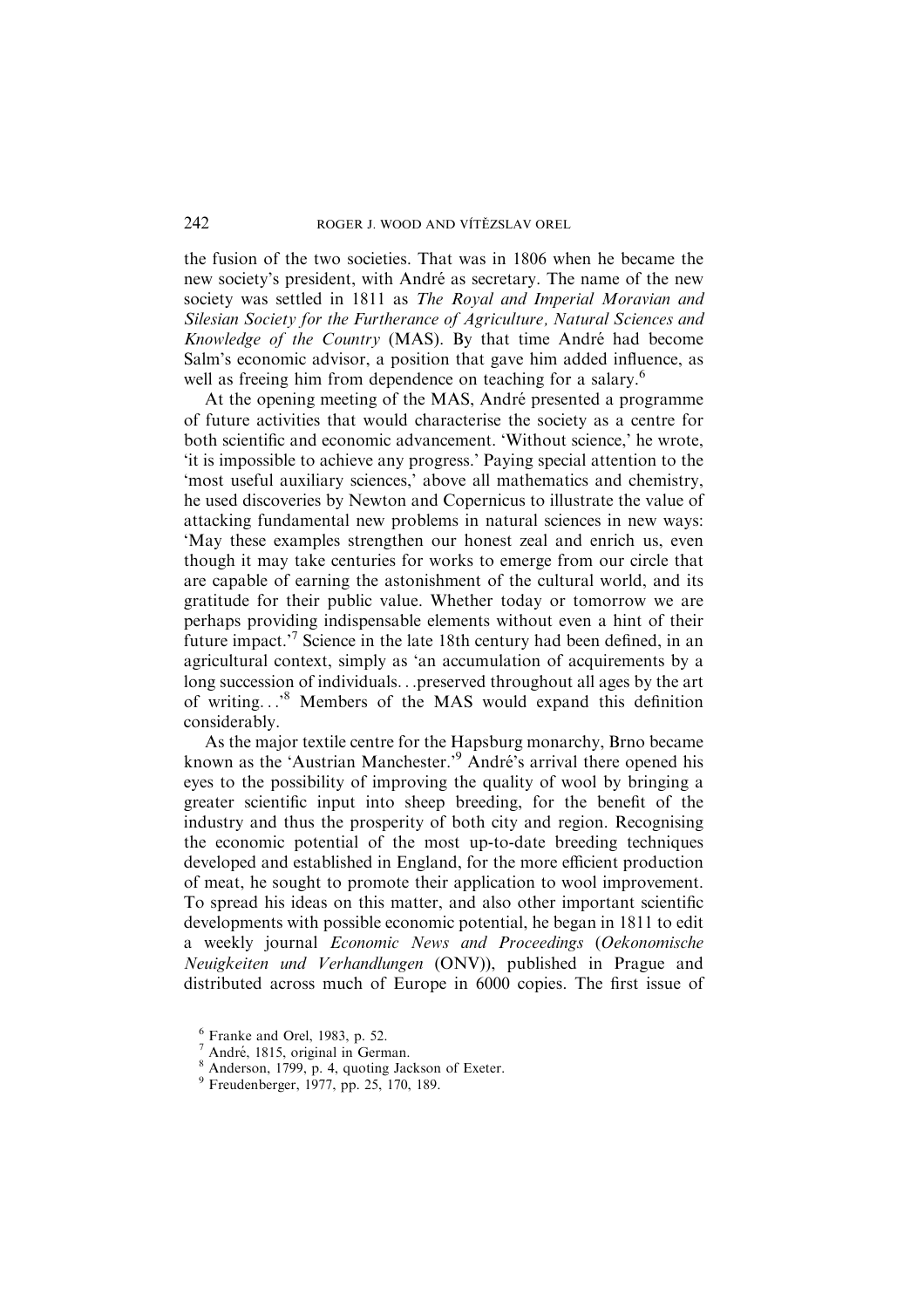ONV opened with an editorial on 'how to reproduce imported Spanish sheep, those yielding the finest wool, without a decline either in wool quality or health.' Subsequent issues carried articles describing sheep breeding methods for meat production pioneered by Robert Bakewell (1725–1795) in England, and how the same techniques had been applied, in an adapted form, by Ferdinand Geisslern (1751–1824) in Moravia, for enhancing wool production. The methods were (1) selective breeding for defined traits in both sexes, (2) close inbreeding ('breeding in-and-in') to fix these traits, i.e. to produce a strain of consistent breeding quality, (3) progeny testing as a further aid to ensuring uniform quality and avoiding inherited imperfections.<sup>10</sup> The traits targeted for improvement at this time were mainly concerned with the grade of the fleece (i.e. its monetary value) although body form was also coming into consideration in relation to both fleece weight and fitness. In 1816 the grade of a fleece was being judged according to its weight after washing, its uniformity over the body surface, its greasiness and, above all, the fineness of the fibre (staple). On this basis, it was possible to classify fleeces into 82 grades, varying in price from 39 to  $>650$  florins per 100 head.<sup>11</sup> Practical considerations later revealed that other wool features were important to the factory weavers, most notably the tensile strength of the fibre, which affected subsequent prices.

By means of his journal André informed breeders about how various aspects ('traits') of wool quality and body form might still be improved. Within a year, he was proposing the establishment of an association where sheep breeders could meet together and interact with others connected to the wool business. The Association of Friends, Experts and Supporters of Sheep Breeding for the Achievement of a More Rapid and More Thoroughgoing Advancement in this Branch of the Economy, and of the Manufacturing and Commercial Aspects of the Wool Industry that are Based upon it was finally established in 1814, as a section of the MAS.12 It was the first animal breeding society on the European continent, and the only one in which specialists in sheep breeding could meet together with experts from the worlds of industry, science, commerce, administration and education, in free communication. Soon abbreviated in title to the Sheep Breeders' Association (SBA), it attracted experts from long distances to its annual meetings. André published the proceedings in instalments in the weekly issues of ONV,

<sup>&</sup>lt;sup>10</sup> Wood and Orel, 2001, pp. 191–216, 222–229.<br><sup>11</sup> Wood and Orel, 2001, pp. 200–202.<br><sup>12</sup> Verein der Freunde, Kenner und Beförderer der Schaftzucht, zur noch höheren, gründlichen Emporhebung dieses Oekonomie-Zweiges und der darauf gegründeten, wichtigen Wollindustrie in Fabrikation und Händel.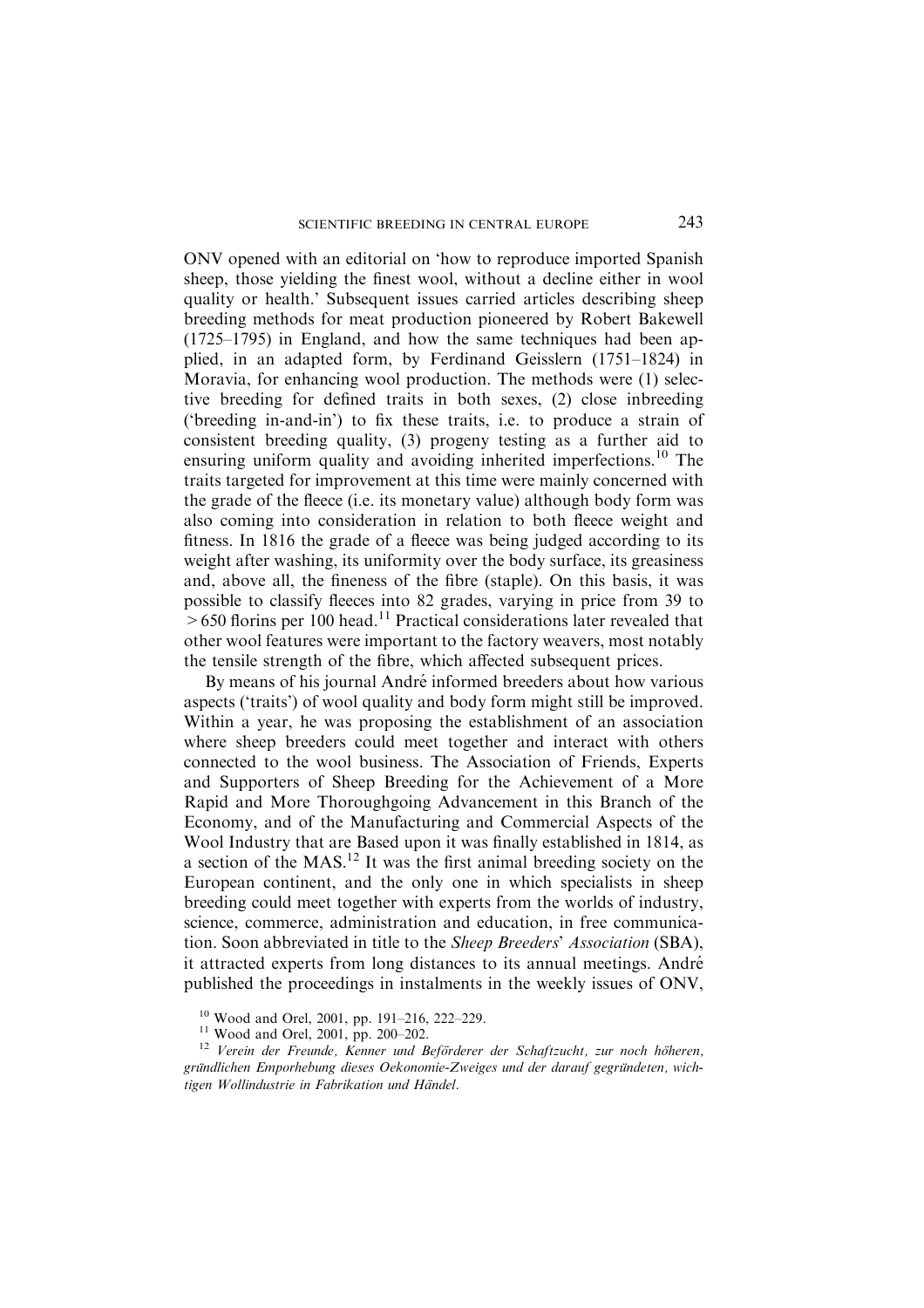which also carried articles inspired by the meetings, and his comments upon them. Being published in Prague, ONV attracted a wide readership. In promoting scientific rationality and natural law, it can claim to represent an important element in the Central European Scientific Enlightenment. The editor and his correspondents laid consistent emphasis on the concept of Veredelung, corresponding with the English words 'improvement' or 'refinement.' They also wrote commonly of practice-based knowledge (Erfahrung), and, as time passed, they began to look for explanations in terms of theory.

Through ONV André also kept track of agricultural and horticultural developments abroad. The latter aspect encouraged him in 1816 to establish a Pomological and Oenological Association in Brno, as a further section of the MAS. Its declared aim was to apply artificial fertilisation for the creation of new fruit and vine varieties. The name of the group was later shortened to *Pomological Association* (PA).<sup>13</sup> It continued active for many years, in parallel with the SBA, with some overlap in membership.

For the time being, however, wool production continued to be the major economic issue. At André's suggestion his son Rudolf André (1798–1827) spent several months in residence with Geisslern on his estate at Hoštice, 60 km to the east of Brno. Enthusiastic to reveal Geisslern's sheep breeding expertise to a wider world, the younger André published in 1816 a textbook describing 'principles derived from nature and experimentation.<sup>14</sup> He had become convinced that breeders in Moravia had the skill not merely to maintain the high quality of the imported Spanish sheep but also to improve them beyond Spanish quality. He was credited with 'describing in detail and to the fullest extent the most important and most difficult aspect – the business of improvement – which up to now no author has treated satisfactorily.'15 The book continued to be used for the instruction and examination of shepherds until at least  $1837<sup>16</sup>$ . Through the techniques that the younger André explained, the Merino sheep of the region were transformed, becoming increasingly uniform in the quality of their fine wool, and changing in appearance to a more stocky form with a heavily wrinkled skin.

<sup>13</sup> Orel, 1977.<br><sup>14</sup> André, 1816, original in German.<br><sup>15</sup> Anon, 1816.<br><sup>16</sup> Bartenstein et al., 1837, p. 202. 'The public examination of shepherds was performed on 1 May by Professor Diebl according to R. André's textbook. It was held in both provincial languages [Czech and German] in the presence of the secretary of the society and some sheep breeders.'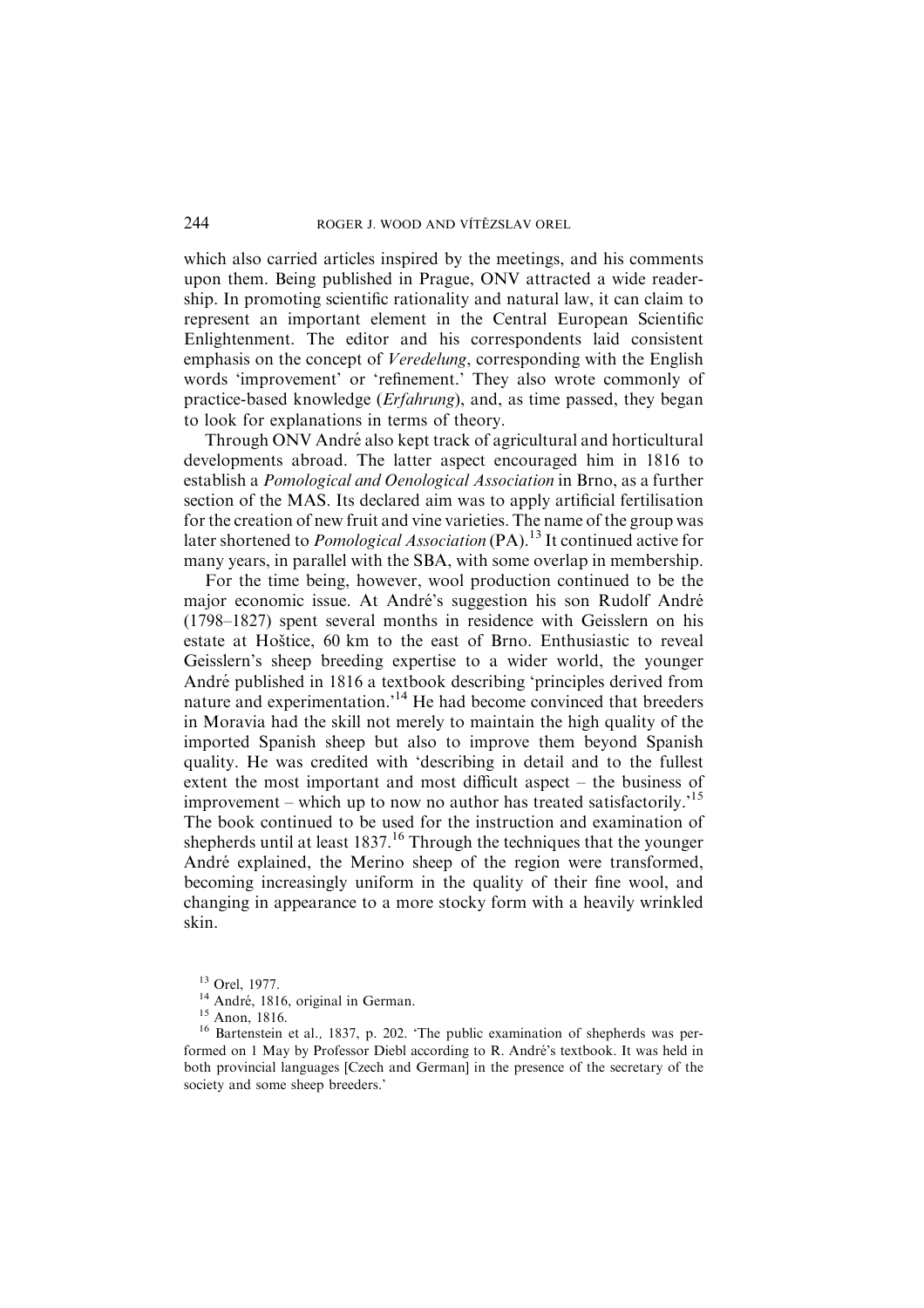The book spoke of the application of science in breeding, a claim that found support in the early SBA minutes, together with published articles. By this was meant the obtaining of predictable results from specific procedures with increasing certainty, the refining of procedures still in development, backed by clearer definitions, if possible on a quantitative basis (e.g. by optical measurements of wool fineness), and the challenging and controlling of nature. As knowledge expanded, the two Andrés, father and his son, became fascinated with the idea of defining 'laws,' i.e. extracting generalisation from breeding records, that would make breeding more predictable, and of searching for causal explanations, to be confirmed by experiment. 'Science' as they defined it was all of these things.

#### Genetic Laws and a Law of Hybridisation

The old adage that 'like engenders like,' said to have been the basis of Bakewell's breeding success, is an obvious example of a 'law' subject to frequent exceptions in relation to racial/varietal characters, as every breeder, including Bakewell, well knew. Martin Köller (1779–1838), one of Geisslern's close associates, made an attempt at modifying it as follows: 'Noble sheep without hereditary defects (Erbfehler), crossed with ewes without hereditary defects, produce offspring also without hereditary defects.' He claimed this to be 'the law and process of nature.'17 Later breeders would modify it still further as they came to realise that just because a sheep did not show a defect, it could not be assumed it was not carrying it. $^{18}$ 

In the younger André's book we can find further statements written in the manner of laws based on experience. Two that deal with the question of racial purity, reveal an attempt at theorizing in terms of 'pure blood relations' and a potential for a higher perfection.

With care and attention, a merely noble flock can be raised to the pure race if one refrains from intermixing alien bloods and, through an appropriate control of pairings, brings together specific characteristics, with respect to the body build<sup>19</sup> and wool of these animals, which will then be transmitted to the progeny and preserved in the same degree. In this way something constantly unique

<sup>&</sup>lt;sup>17</sup> K in Mähren, 1811, original in German.<br><sup>18</sup> Festetics, 1819, see below.<br><sup>19</sup> The body build favoured in the Merino was that which was associated with the highest yield of the finest quality wool in an animal of robust constitution.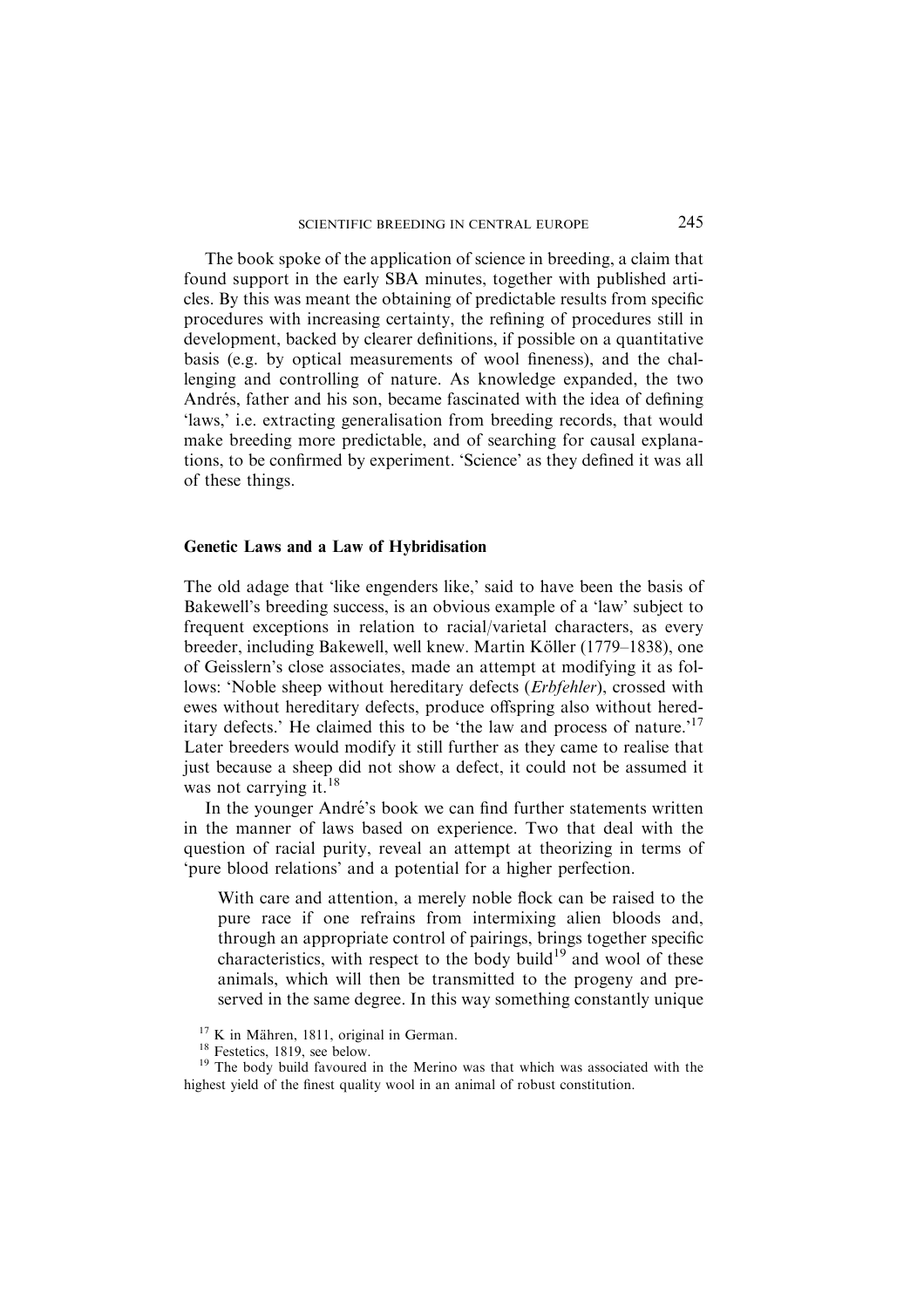arises, something fixed in the organisation of these animals, something derived totally and exclusively from pure blood relations [aus lauter Blutsverwandten hergeleitete], which is characteristic of the lineage. $20$ 

The whole art lies in keeping animals pure and unmixed and particularly in showing skill and judgement in individual pairings in a masterly way ... Such animals possess the natural capacity (Fähigkeit), the potential (Anlage) for a higher perfection  $\dots$  and one should merely assist Nature to develop the extra potential towards perfection, and thereby victory is achieved.<sup>21</sup>

We may note the absence of any suggestion here of an influence on a breed's characteristics coming from the Moravian environment. All emphasis is placed on the blood (of both sexes) and the potential it carries. The young André's confidence in doing so was informed by Geisslern's personal experience.

Progress in breeding methods is recorded in the minutes of the annual meetings of the SBA in 1818–1820, and in published articles from members, stimulated by their experience at the meetings. The search for breeding theory, beyond what the younger André had written in 1816 in his book, is also recorded. Were some characters better inherited through one sex than the other? How was 'perfection' to be defined? Was 'originality' the ideal state? How could the breeder ensure 'constancy' of a breed's characteristics without degeneration?

Especially challenging was the report for the meeting in  $1818<sup>22</sup>$  An unnamed Count C., most probably from Stuttgart, the city to which the elder André would move in 1821, had instructed a representative to attend this meeting and learn all he could about 'the excellent sheep races in Moravia.' With a letter written to the elder André after the meeting, Count C. enclosed a copy of the representative's report, which André found appropriate to publish in ONV. In an editorial note he explained that the author was 'a doctor of philosophy who has been working for 4 years in animal economy.' To the doctor's four-page report, André added 14 notes of his own, occupying another eight pages.

The report revealed that the 1818 meeting had opened with contributions by Count Emmerich Festetics (1769–1847) from Hungary, Baron Johann Marcus Ehrenfels (1752–1843) from Austria and Mr Moro, an Austrian expert from the textile industry. These three speakers stimulated a discussion which, according to the reporter,

<sup>&</sup>lt;sup>20</sup> André, 1816, p. 9, original in German.<br><sup>21</sup> André, 1816, pp. 95–96, original in German.<br><sup>22</sup> Anon, 1818.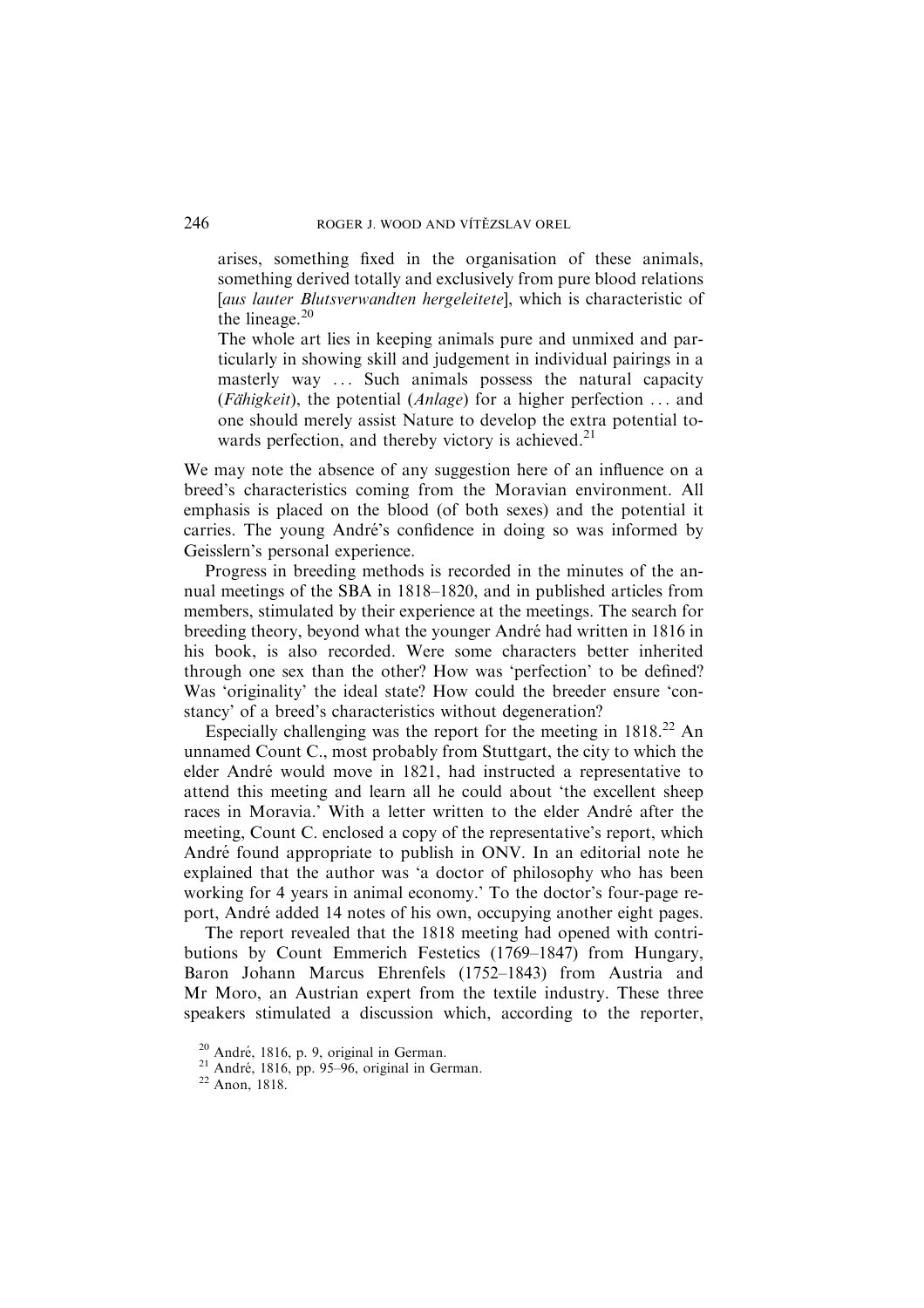constituted the 'theoretical part of the meeting,' aimed at examining controversial principles. In fact the 'theory' centred largely on practical breeding techniques, about which opinion was often sharply divided. Festetics, supported by Baron Bartenstein, president of the SBA, defended the view of the 'highly esteemed' Professor Albrecht Thaer (1752–1826) in Berlin, that sheep should first be selected for wool density and for wool fibres of high tensile strength (Starkhaarigkeit), and then crossed to rams with fine wool. This was in contrast to the policy proposed by Ehrenfels who preferred to select sheep first for fine wool and then cross them to rams with dense, strong wool. According to Ehrenfels, Thaer expected that improvement of a flock by his method would take 10 years, whereas Ehrenfels prophesied 2 years by his own approach, a claim received by his fellow participants with scepticism. Such 'theory' as was advanced in support of each of these practices, was not supported by experimental evidence. Only experience would tell the most effective course for their fellow breeders to take. Moreover, we may note that the difference was not as extreme as might seem at first sight, for it was becoming known that wool fineness was directly related to fibre density, Merinos having the densest ('closest') wool of any breed.<sup>23</sup>

Another controversy at the 1818 meeting arose when Bartenstein and Festetics defended consanguineous mating. They argued along the same lines as the younger André had done in his book in 1816; that the inbreeding procedure was valuable for ensuring the continuity of the pure Merino race, to retain the characteristics of the original imported Spanish stock. In response Ehrenfels claimed that inbreeding had quite the opposite effect, actually causing degeneration, for which reason he challenged the common opinion that Spanish Merinos constituted a pure race. He claimed that the sheep produced in Spain were not a pure uniform stock but 'mongrels' (Bastards), and that the constant quality of their fine wool was determined by the local Spanish climate, experienced over many generations. Outside Spain such sheep were liable to 'natural climatic degeneration' (die natürliche klimatische Rückbildung), also referred to as climatic 'reversion' (*Rückschlag*), the first effect of which would be a decline in wool quality, which inbreeding would only accelerate.<sup>24</sup>

The elder André's reaction was to look for compromise and recommend caution. He stressed that controversial practices require a level of expert knowledge and a capacity to reason not open to everyone. To avoid confusion such practices must be clearly and precisely formulated and described using agreed terminology.

 $^{23}$  Anderson, 1800, p. 164.<br><sup>24</sup> Anon, 1818, p. 298.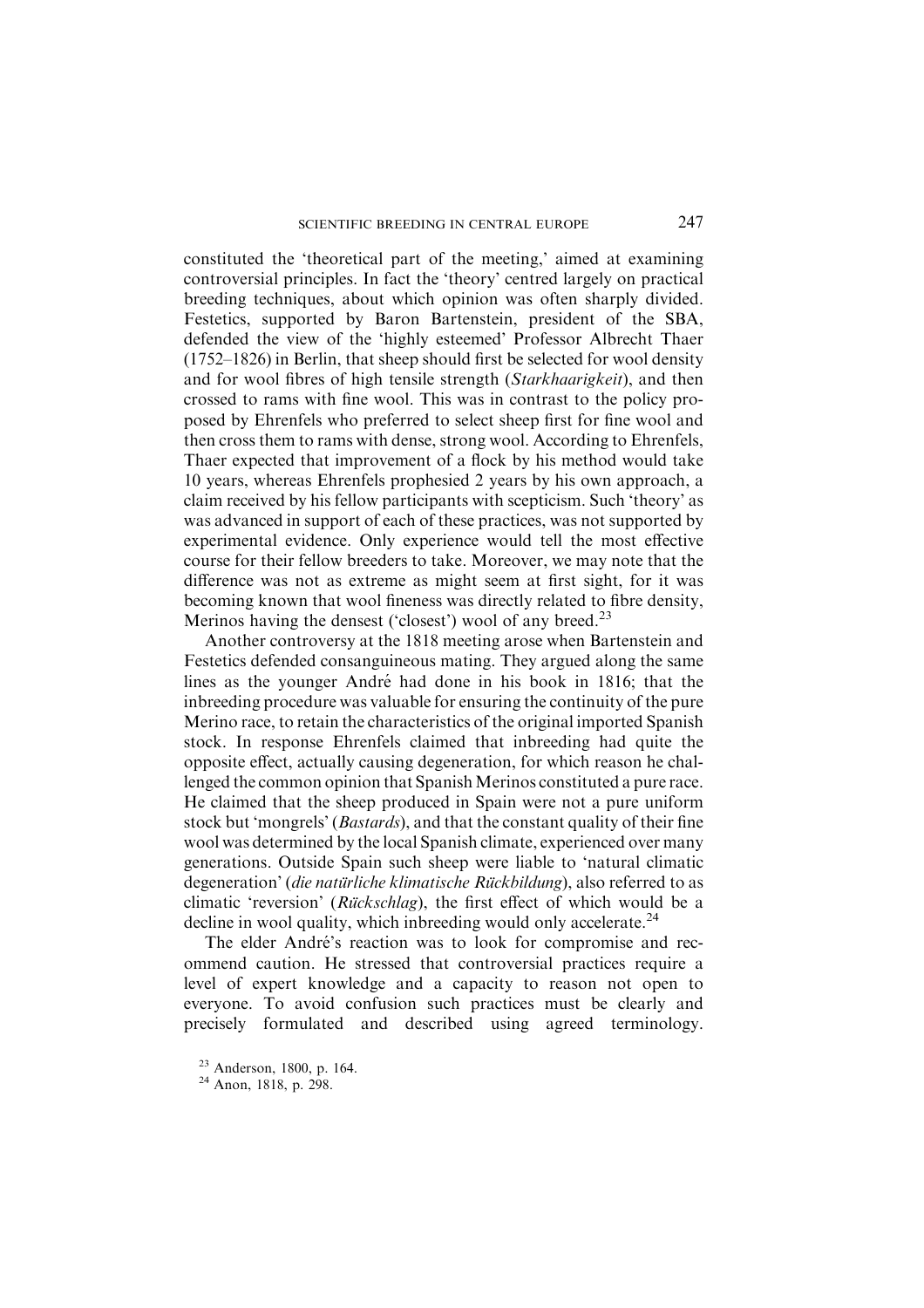Referring to the word 'crossing,' as an example, he was convinced that when Ehrenfels described Spanish sheep as 'mongrels,' he did not have in mind crosses between sheep of different races but only the 'refreshing' (Auffrischung) of an already improved flock with better individuals of the same race. André agreed with Ehrenfels that when inbreeding was carried out without regulation it must be detrimental. It was a 'physiological natural law' that 'unqualified pairing in nearest consanguinity is followed by weakening of the organism.' At the same time inbreeding offered great advantages in the right context.

To focus attention on some of the unresolved issues connected with inbreeding, the elder André published a series of questions that still needed to be answered: Is the concept of inbreeding in sheep already clear? What does weakening mean? Does weakening affect constancy of wool fineness? Is weakening associated with susceptibility to disease? Does weakening affect the constancy of individual traits in succeeding generations? How long (for how many generations) does wool fineness remain constant? What will happen to wool fineness in the distant future? Are the current farm experiments on these matters being undertaken carefully and accurately? Are they provided with adequate numbers of animals? Are the production data truthfully recorded in the stock register? When results are evaluated, is due attention given to climatic variations and nutrition? How precisely is the quality of traits recorded in the progeny of parents in all aspects?

Recognising the complexity of every one of these queries, André added, 'I would have to write a book, were I simply to pursue and debate these questions.' His conclusion was that only by recognising the potential for considerable misunderstanding about the valuable procedure of inbreeding with selection, and the subtle problems that still needed to be solved, would members be able to interpret experiments under way and thus approach nearer to the truth. This was because, as he warned, 'we are penetrating here into the innermost secrets of Nature.<sup>25</sup> In order for members to reach an understanding of one another's position on the matter, they needed to define exactly what they meant. Only then could their actions be considered scientific.<sup>26</sup> André expected them to explain their different views and investigations about inbreeding

<sup>&</sup>lt;sup>25</sup> Anon, 1818, p. 303, original in German.<br><sup>26</sup> See Anderson (1799, pp. 2–4) for an earlier statement of this principle, quoting 'Mr Locke who began his essay on human understanding, by shewing (sic) the necessity of adverting to the precise meaning of words. The same thing ought to be done respecting agriculture...'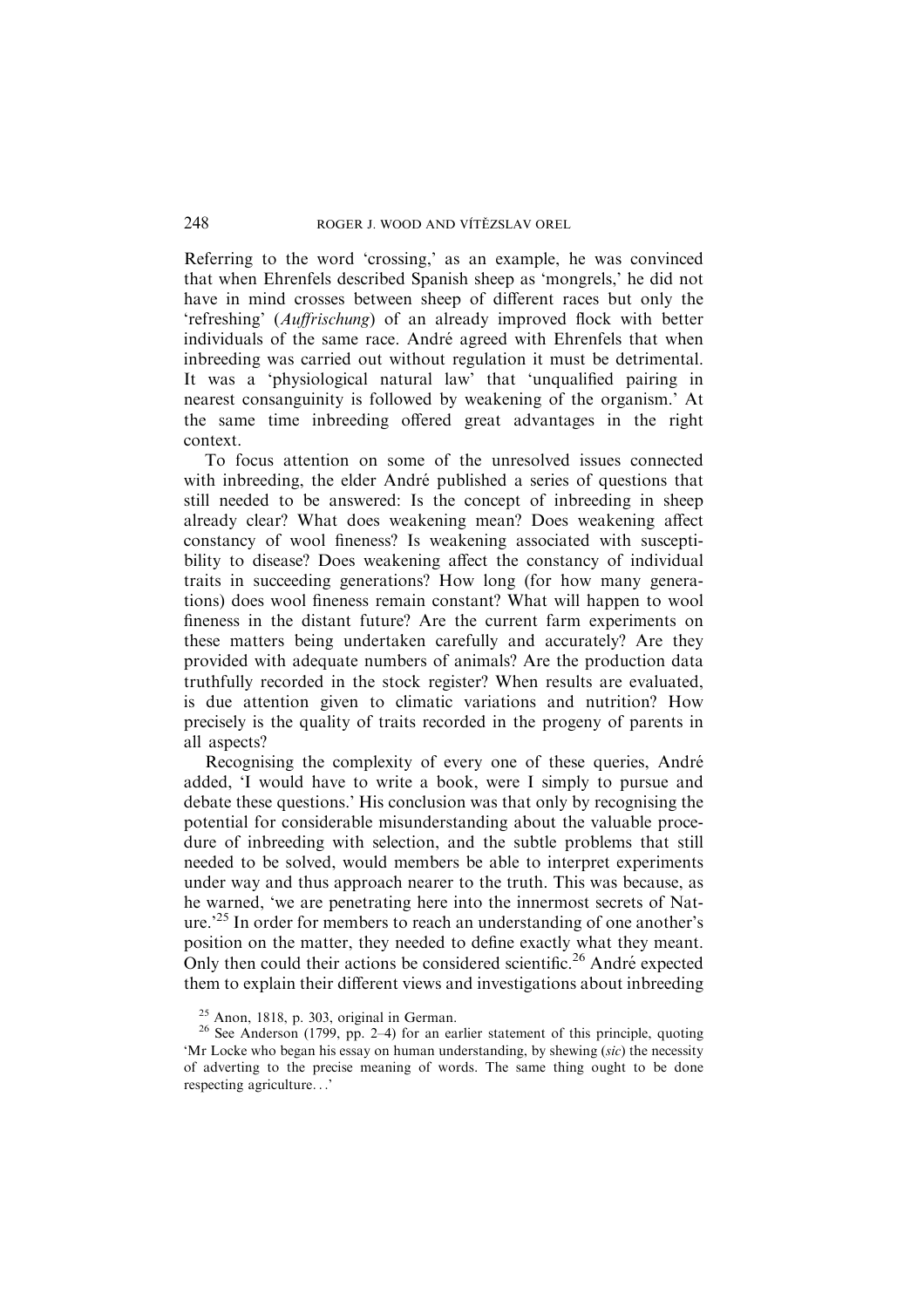in further detail in ONV. Ehrenfels promised to send his explanation, but the sceptical André was afraid that he would write too briefly, resulting in further misunderstanding, noting in Latin 'dum brevis obscurus fio. $^{27}$ 

Responding to André's call to consider inbreeding in further detail. Festetics summarised his views by defining four empirically based genetic laws, stating:

- Animals of healthy and robust constitution are able to propagate themselves and pass on their characteristics.
- Traits of grandparents not reproduced in their immediate progeny may reappear in later generations.
- Animals possessing the same suitable traits can sometimes have offspring with divergent traits. Such progeny are variants, freaks of nature, unsuitable for propagation if heredity is the aim.
- The precondition for a successful application of inbreeding is scrupulous selection of stock animals. Only those animals possessing the desired characteristics with notable distinctiveness can prove effective when inbred.<sup>28</sup>

The last point was firmly endorsed by André whose wish to achieve the applied scientific aims of the MAS, 'better illuminated and richer in profit,' caused him always to pay close attention to the techniques of the more successful breeders. Differences in stock quality could be a telling indicator of the value of the actions of their owners. André is here affirming the role of careful scientific/technical attention in the building of a profitable commercial enterprise. Count C's reporter at the meeting recorded the evidence of SBA experts who evaluated the quality of wool samples from a number of sheep exhibited there. Particular interest was shown in two rams and two ewes from the Austrian farm of Ehrenfels, exhibited as examples of 'the Electoral race,' which he had earlier obtained from Saxony, where they had been bred directly from the descendants of Spanish imports. Wool labelled 'Electoral' was then attracting a price one third higher than any other type of wool in the London market. Almost certainly to Ehrenfel's surprise, the experts pronounced his wool inferior to that of sheep exhibited by Geisslern and **Festetics** 

To those who really knew the wool business it was clear that attaching the label 'Electoral' to a sheep was not an automatic indicator

 $^{27}$  Anon, 1818, p. 303. This is a modification of Horace's '*Brevis esse laboro, obscurus* fio,' 'In trying to be concise, I become obscure.'

 $28$  genetische Gesetze der Natur; Festetics, 1819; see also Orel and Wood (1998).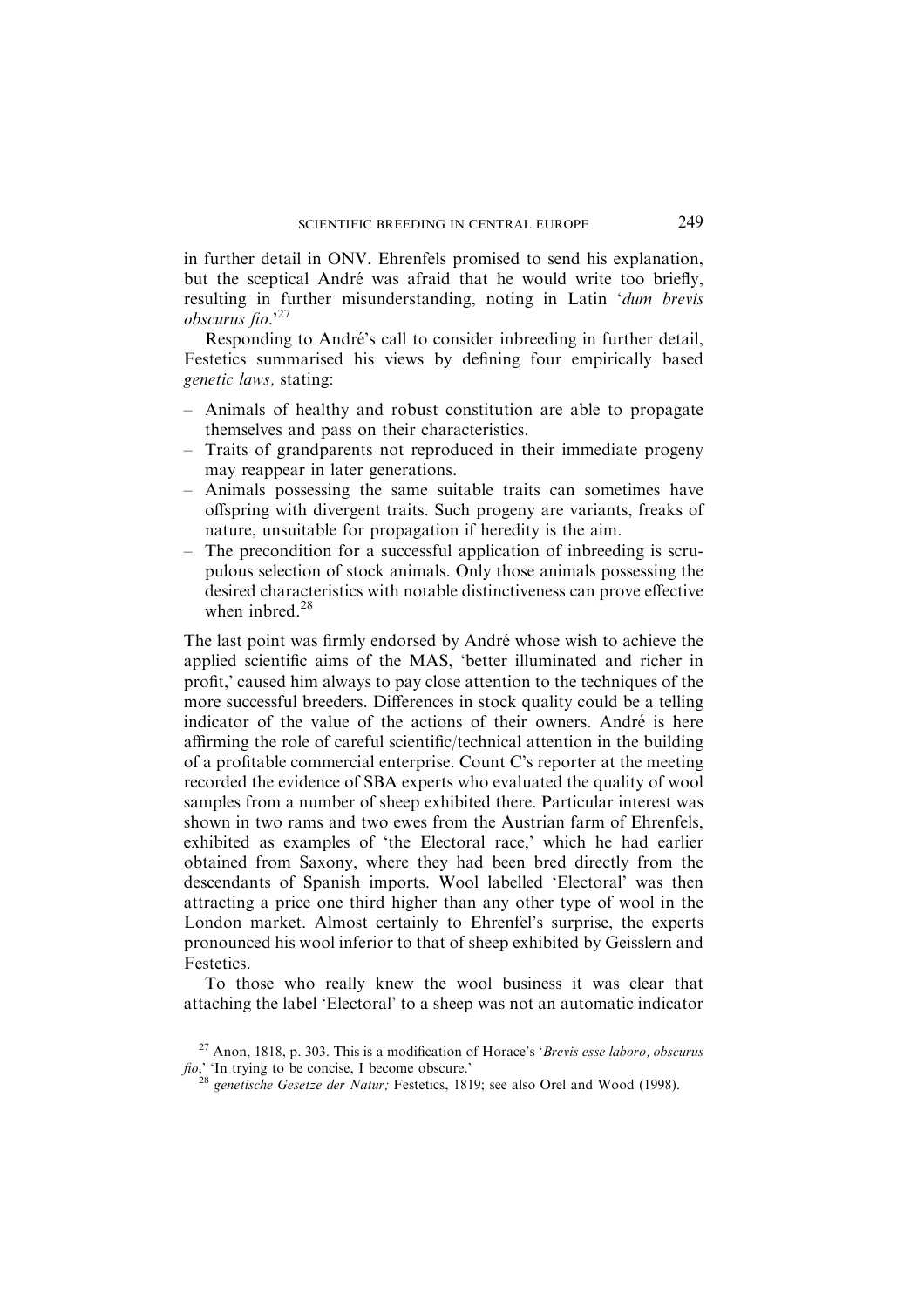of the quality of its wool. True, there was a form of Merino sheep known by that name in Saxony, comprising some of the smallest and thinnest individuals of the Merino race, some of which yielded wool of exceptional fineness. It was equally true, however, that the Electoral wool, as marketed in London and elsewhere, was not only the product of a particular sub-race of Merino sheep, maintained under Saxon conditions. The quantity of wool produced under the Electoral label was much too great to be attributed to these sheep alone. It was simply the best wool picked out from fleeces derived from different German, Austrian and Hungarian sources, graded mainly in Leipzig and exported under the single label.<sup>29</sup>

Stimulated by the wool quality comparison, the elder André took the opportunity to ask a further series of questions designed to expose further gaps in theoretical knowledge about sheep breeding. These were questions relating to racial concepts yet to be properly defined, those of 'originality,' 'constancy' and 'perfection:' What does the 'original race' actually mean? Is it restricted to sheep freshly imported from Spain? Are all sheep imported from Spain of the same quality? What is 'original wool quality' of Spanish sheep when it is known that there are some sheep in Spain that produce wool of much lower quality? What are the constant traits of original Spanish sheep? How do we define wool from the most perfect Spanish sheep? Can we speak of 'absolute' and 'relative' perfection in wool production?

André saw clearly that there were questions arising out of his son's book, based on Geisslern's experience, which still demanded critical attention by the SBA. While he accepted that the 'original race' meant the 'pure noble race' imported from Spain, a flock of which was expected to 'breed true' for its exceptionally fine wool, he also recognised the possibility of 'recreating' it by selective breeding from the progeny of out-crosses to Moravian sheep. The theory to ensure the success of this difficult and time-consuming procedure was not yet known.

One aspect of breeding on which the participants could agree, because they could determine it with 'scientific' accuracy, was the target towards which they should aim their selection. The major distinguishing feature of the 'pure noble race' was the exceptional fineness of its wool, which could be defined by scientific measurement with a micrometer, a frequent subject for discussion by the SBA at that time. At the 1819 meeting the younger André demonstrated a microscope specially adapted from a French design of micrometer for evaluating wool into

 $29$  Wood and Orel, 2001, pp. 161–162.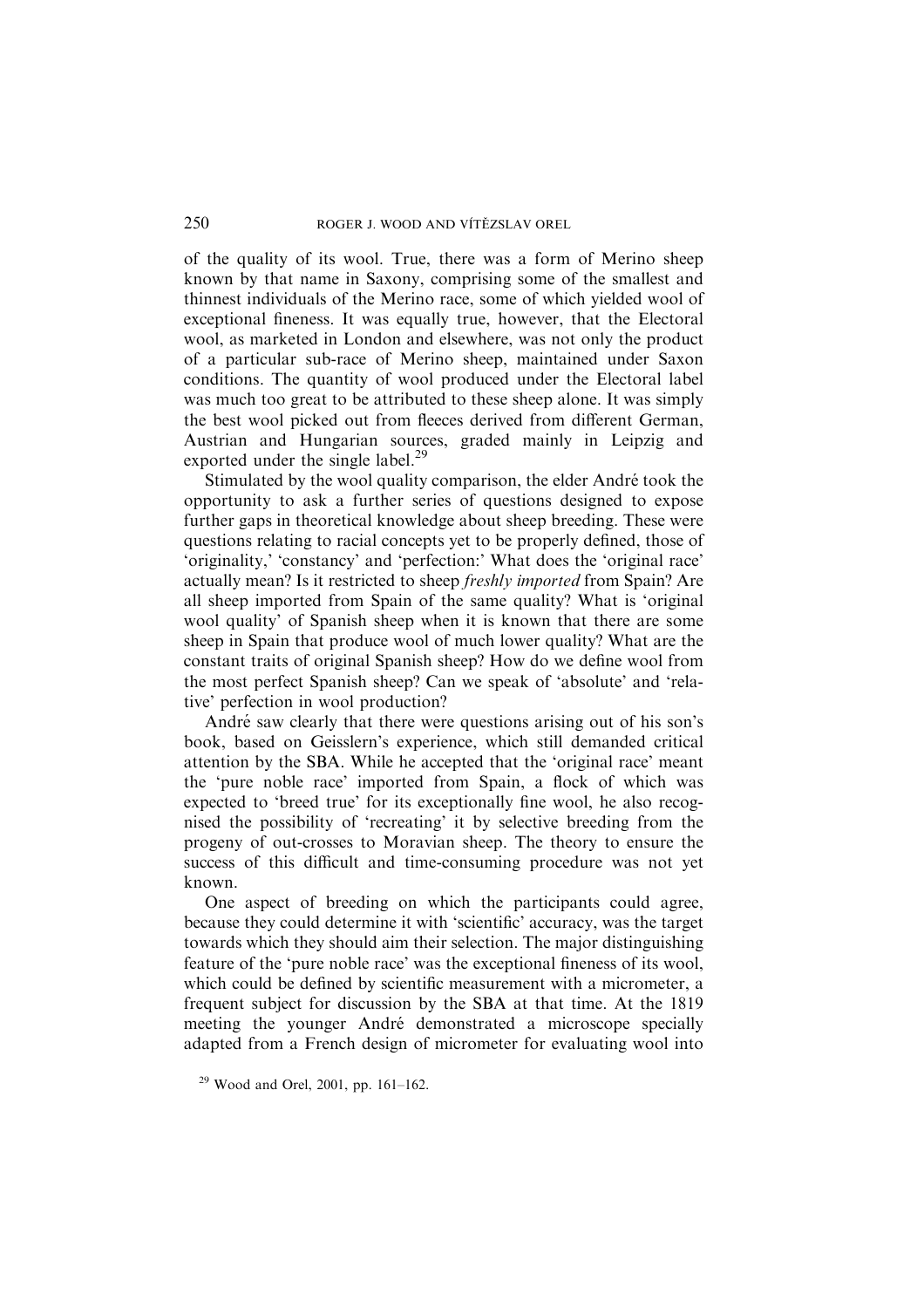seven grades of fineness, an advance receiving enthusiastic praise from Festetics: 'It will be judged as marking the beginning of a new episode in the science of breeding, that in 1819 grades of wool quality were established and defined with mathematical precision.<sup>30</sup> The role of scientific/ technical expertise in the building of a successful commercial enterprise is again being stressed. It was a constant theme of SBA meetings.

Absolute perfection in any particular sheep remained elusive; there seemed always room for improvement. The younger André had made clear in his textbook that there could be no final limit to the improvement of a race, taking into account 'the potential for a high degree of perfection' (die Anlage für eine hohe Vollkommenheit).<sup>31</sup> To make the improvement procedure more effective, he had recommended that all animals in a flock should be numbered, with all parents and their progeny recorded, as standard procedure. The conclusion we find ourselves drawing from the elder André's (1818) questions on 'originality,' 'constancy' and 'perfection' in sheep is that these issues had not yet, in his opinion, been properly considered.

Just as the elder André was wrestling with problems in sheep breeding, he was finding equally subtle questions to be answered in plant breeding. Second to his interest in sheep and wool was the establishment of the PA. From its inception in 1816, he was publishing its proceedings in ONV. As secretary of the MAS he was also communicating news from the Horticultural Society of London, established by Thomas Andrew Knight (1759–1838), and the PA at Altenberg near Leipzig where his friend Georg Carl Ludvig Hempel was secretary. In 1820 André asked Hempel to publish an article in ONV explaining the application of artificial fertilisation for creating new cereal varieties. In his paper Hempel stressed that 'higher scientific pomology' had the potential to allow the breeder to create new varieties of fruit trees according to preconceived ideals. The only barrier was the absence of an explanation of the law of hybridisation applied to sexually reproducing plants. Was there a law that would allow the breeder to predict the results of a given cross? Hempel expected that the definition of such a law, at some time in the future, would contribute to an increase in plant production.32 His essay stimulated members of the PA to apply Knight's methods of artificial fertilisation and selection for creating new fruit and vine varieties. Sedláček von Harkenfeld (1760–1827), second president of the PA, was one who experimented with

<sup>&</sup>lt;sup>30</sup> Festetics, 1820, p. 33, original in German; Wood and Orel, 2001, p. 232.<br><sup>31</sup> André, 1816, p. 95. <sup>32</sup> Hempel, 1820.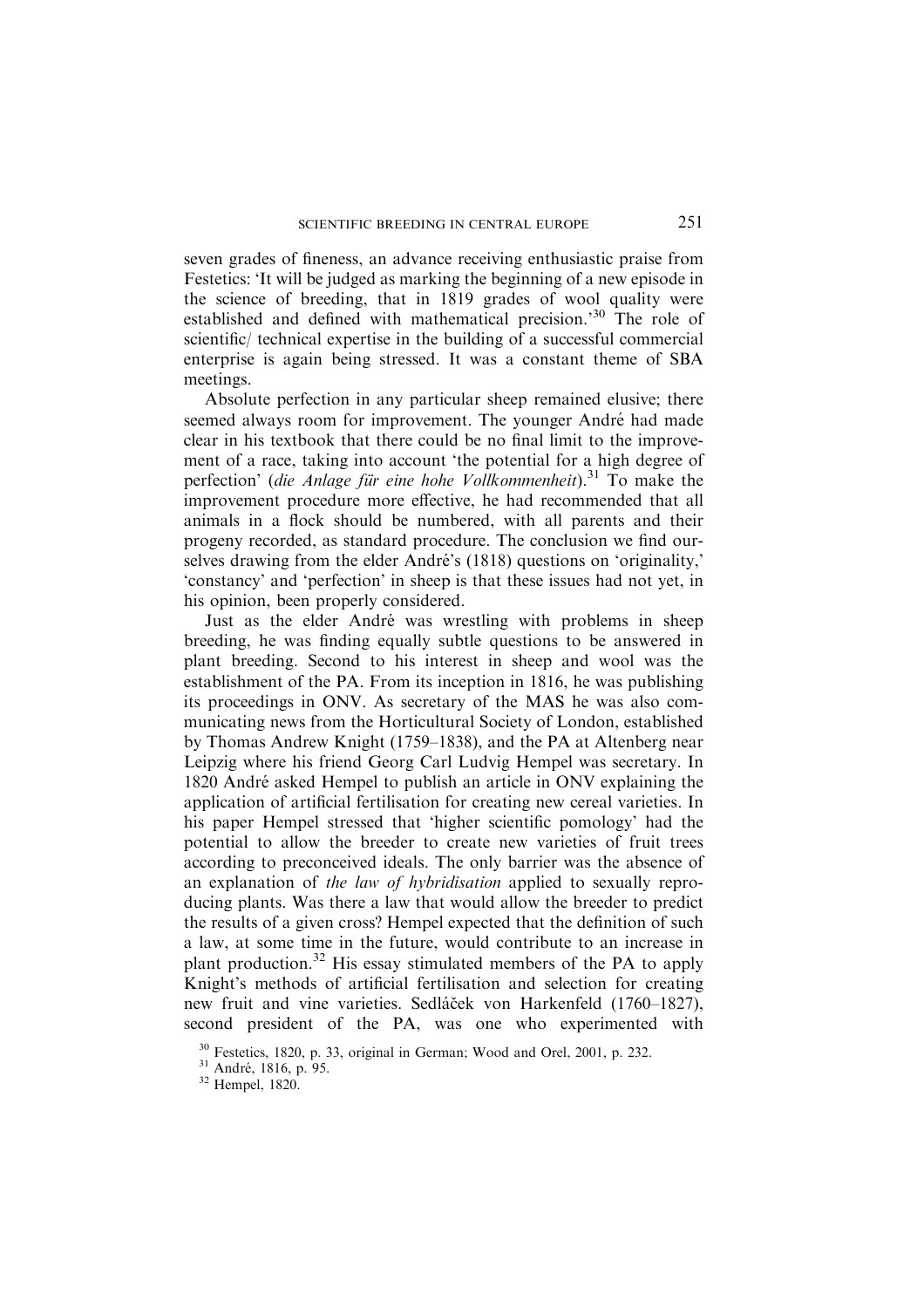inter-varietal vine crosses. Later he would publish a report, based on experience, stating his conviction that new varieties produced this way would be capable of yielding better wine than from known varieties, 'even from abroad.'33

The sheep breeders had also made crosses to generate variability but had found that chaos had been the result without stringent selective inbreeding. It was common experience that whereas the first generation from an inter-racial cross (hybrid) might be quite uniform, the second generation could be highly variable and unpredictable: 'It is a universal property of hybrids that in their progeny there appear traits reminiscent of the parental forms with great variability.<sup>34</sup> It was well recognised, however, that the hybrid progeny had the potential to provide a rich foundation for selection in new directions. When, a few years later, certain crosses were made between the Negretti and Escurial races of the Merino in Austrian Silesia, they would lead to a highly successful union. Partly based on Geisslern's stock, this Escurial-Negretti Vollblut (Thoroughbred) race combined the best in fibre quality with a heavy and uniform fleece, and was greatly admired, both in the Germanspeaking world and beyond, even as far as Australia.<sup>35</sup>

# University Teaching of Scientific Breeding Promotes Advances in Breeding Theory

In 1821 the elder André was forced to leave the territory of the Hapsburg monarchy because of his liberal views. As an Enlightenment figure, a true innovator, his personal philosophy extended to notions of individual liberty and social justice, as well as scientific rationality and natural law. He moved to Stuttgart where he became scientific advisor to the king.<sup>36</sup> His contribution to open debate with free expression of differences of opinion was greatly missed, but progress through experimentation with open communication of results, continued its momentum, which, as one member later commented, 'according to natural law cannot be stopped.<sup>37</sup>

After André's departure his former colleagues in the SBA and PA reported their activities in a new weekly journal 'Memoranda' (Mittheilungen), produced by the MAS. Both SBA and PA were attracting

<sup>&</sup>lt;sup>33</sup> Sedláček, 1826. <sup>34</sup> Elsner, 1826, original in German; see also Wood and Orel (2001, p. 251). <sup>35</sup> Wood and Orel, 2001, pp. 184, 185, 188–189. <sup>36</sup> Wilhelm, 1867. <sup>37</sup> Waniek, 1845, pp. 263–264, original in German.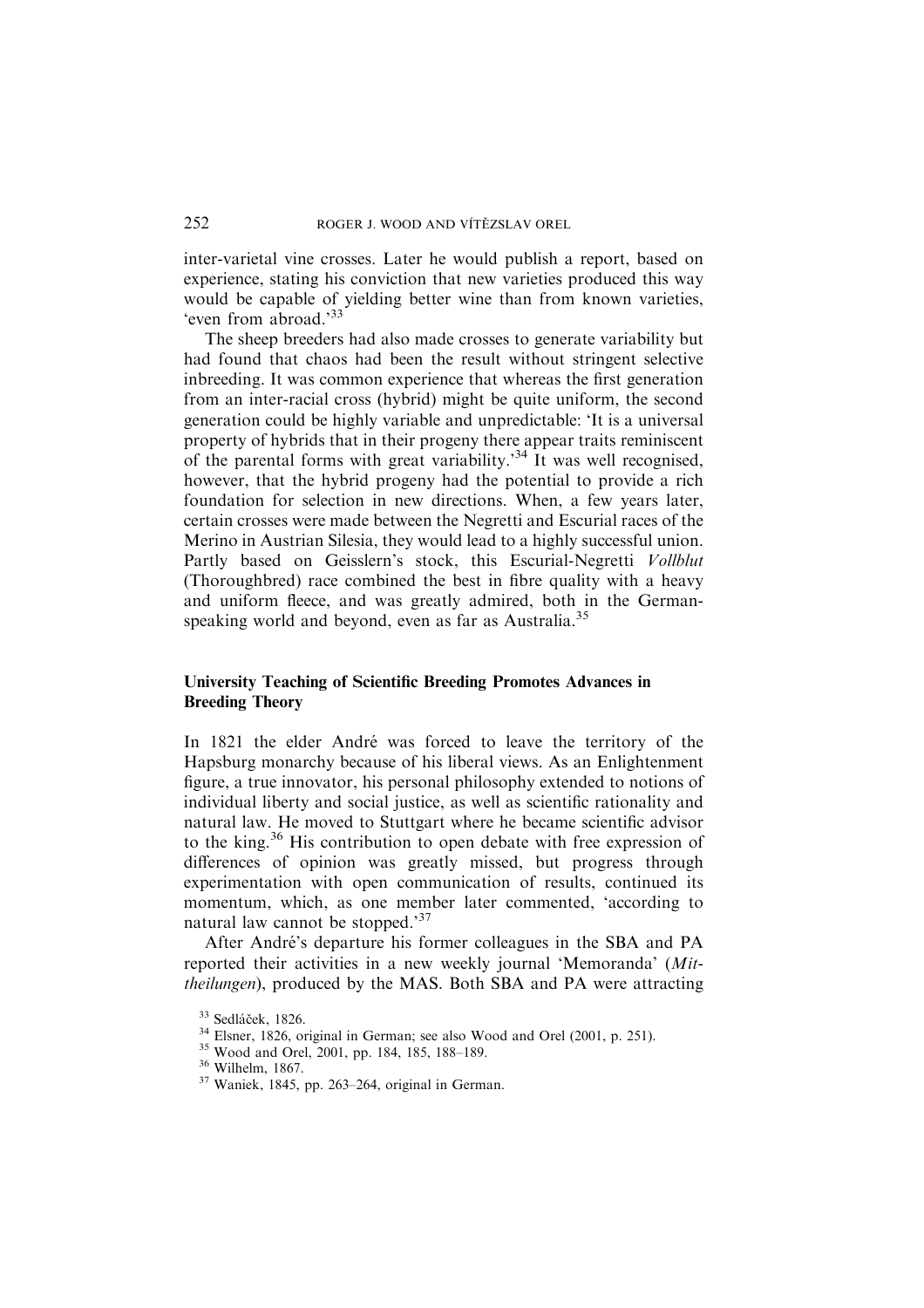important recruits to their ranks, from different sections of Moravian society, and the membership of the two associations continued to overlap. At the 1822 meeting of the SBA, the lawyer and estate owner Franz Anton Teindl (1768–1859) claimed that correct breeding principles established in Moravia had already raised 'the culture of sheep breeding to the status of science.'<sup>38</sup> In 1823 Johann Karl Nestler (1783– 1841), who previously collaborated with André senior in publishing his journals, came to occupy the Chair in Natural History and Agriculture at the Moravian University of Olomouc.<sup>39</sup> By 1827 he had introduced the subject of scientific animal and plant breeding into the syllabus of his teaching. Meanwhile Cyrill Franz Napp (1792–1867) had been appointed abbot of the Augustinian monastery in Brno where responsibilities were immediately thrust upon him in connection with the management of the monastic estates, from which the principal source of revenue came from sheep.

When Napp arrived in Brno in 1824 he found the economy deeply dependent on the clothing industry. The manufacturers and merchants had good cause to appreciate the value of high quality wool and to support every means of obtaining it. The prosperity of their rapidly growing city was becoming increasingly dependent on locally bred sheep. Improvements in this direction were paralleled by the production of new varieties of fruits and vines, field crops and ornamental plants, all increasingly in demand from an urban population growing in size and relative affluence. In Brno we see the growth of a truly entrepreneurial community. Napp himself encouraged this spirit, above all in commercial breeding activities through his influential membership of various societies and their committees. Within a year he had became a member of the MAS, and 2 years later a member of its committee.<sup>40</sup> He joined both the SBA and the PA. In 1827 he was elected president of the PA, his personal breeding interest being pomiculture. The secretary-ship went to Franz Diebl (1770–1859), self-taught in agriculture but rich in practical experience. Through the influence of Napp came the appointment of Diebl as Professor of Agriculture and Natural History at the Philosophical Institute of Brno. $^{41}$  Each of these three figures, Nestler, Napp and Diebl, played a vital part in promoting the growth of knowledge of breeding in both animals and plants. Their contributions to discussion, in both the SBA and PA, invariably had a practical intention; they also shared a progressive interest in theory.

<sup>38</sup> Teindl, 1822.<br><sup>39</sup> d'Elvert, 1870, ii, pp. 280–289.<br><sup>40</sup> Orel, 1978a.<br><sup>41</sup> Orel and Czihak, 2000.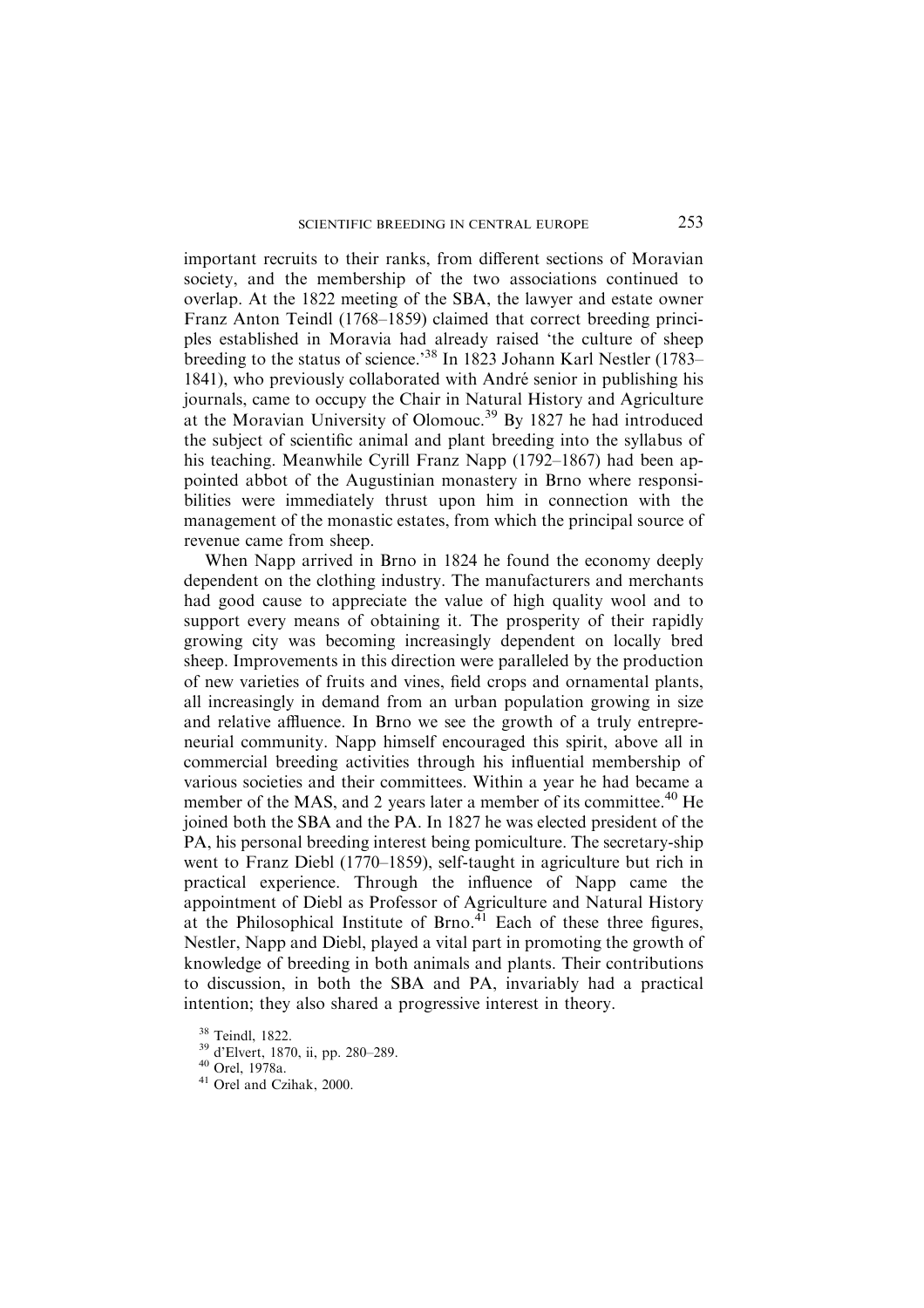In 1829 Nestler published his university lectures on scientific breeding as a serialised paper, under the title of 'The influence of generation on the properties of progeny.'42 He saw every reason to believe that 'in the majority of plants and animals generation is the most important, and in many cases the only, way of multiplying.' As a naturalist he treated animal and plant improvement in a common framework, considering their sexual systems to be homologous. With regard either to animals or plants, he considered that 'fruitful generation with heredity (fruchtbare Zeugung mit Vererbung) of all essential characteristics is possible only between two sexes which, in the natural history sense, belong to the same sort  $(Art)$ .<sup>43</sup>

At the Brno Philosophical Institute Professor Diebl concentrated his attention on plant production, stressing the significance of breeding new more productive plant varieties. Naturalists, he explained, consider only constant (i.e. essential) traits to be inherited. But there are also traits that under special conditions do not reveal themselves, although they may later reappear when conditions change again. Acknowledging the latest information on plant physiology he believed that such traits appear 'through hybrid fertilisation,' still an unknown 'force.'44 In his textbook on Plant Production, in 1835, he described the application of artificial fertilisation to obtain new combinations of traits, reproduced as new varieties.<sup>45</sup> We thus see an apparent change in his attitude to inheritance between 1829 and 1836. His caution about the origin of nonessential traits in 1829 (whether due to changed conditions or 'hybrid fertilisation') had evaporated by 1835. Evidence from artificial fertilisation was by then proving beyond doubt that even traits defined by naturalists as non-essential could be firmly inherited.

The change in attitude to inheritance had been progressive. Publishing activities by professors Nestler and Diebl led the SBA to exchanges of evidence and opinion published in the pages of Mittheilungen. Nestler, who valued the technique of inbreeding to fix the type, rejected the concept of racial constancy introduced by Johann Christian Justinus in 1815 for horse breeding, stating that 'constancy without deviation can never be found anywhere'46 The SBA members had come to recognise three causes of imperfect heredity (1) climatic influences, (2) disruption due to crossing animals with different essential characteristics, and (3) sports or saltations. The remedy was to be found

<sup>&</sup>lt;sup>42</sup> Orel, 1978b; Nestler, 1829<br>
<sup>43</sup> *Vererbung* could equally be translated as 'inheritance.'<br>
<sup>44</sup> Diebl, 1829.<br>
<sup>45</sup> Diebl, 1835.<br>
<sup>46</sup> Justinus, 1815; Nestler, 1836, 1829.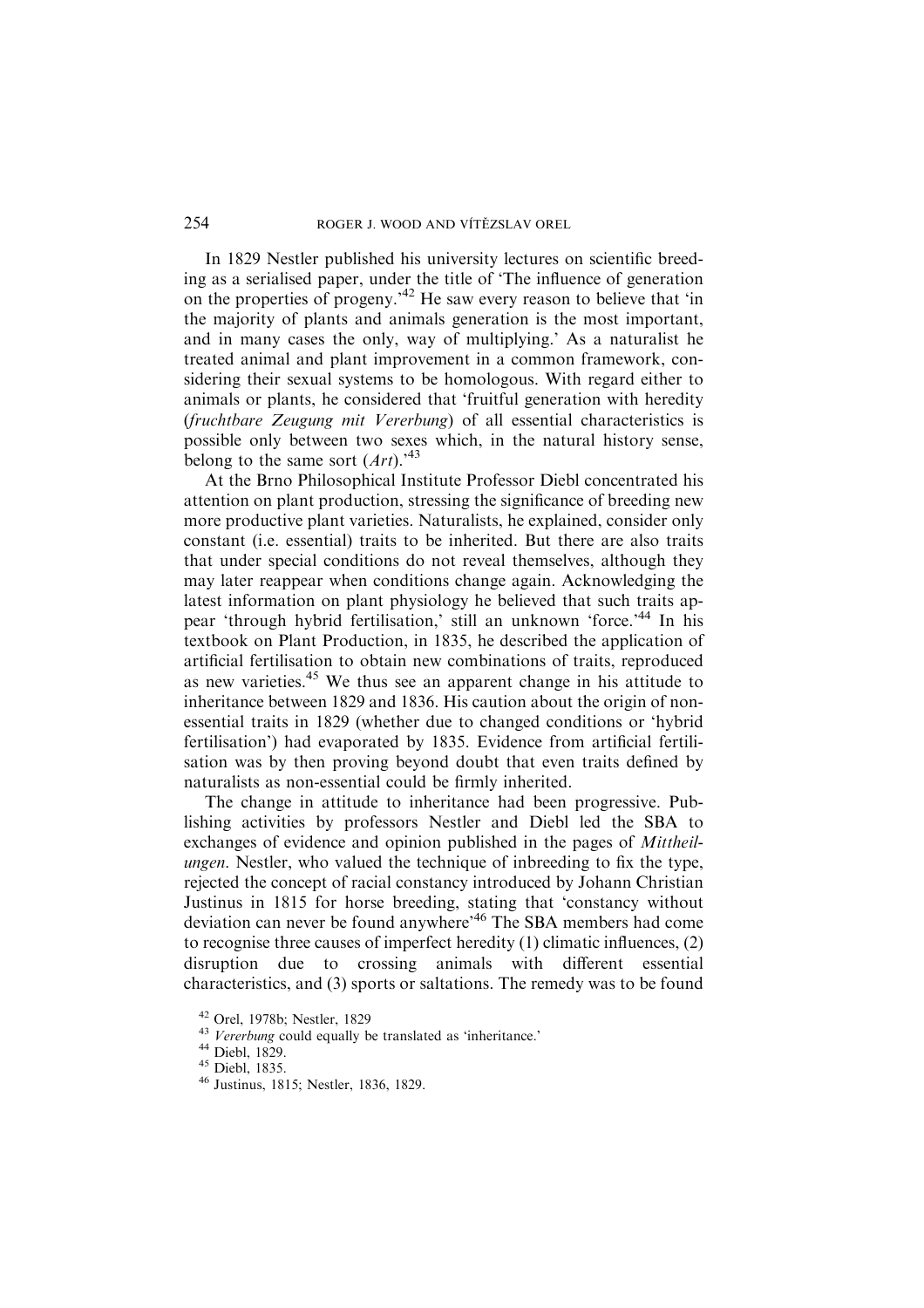in selective breeding, to control the variability from whatever source it came. As confidence grew in the effectiveness of selection, not only to maintain but also to improve desired qualities in sheep, more attention was given to making crosses to increase the basis of variability on which selection could act in new directions. The procedure was believed to provide an enriched breeding stock from which, through carefully chosen pairings between male and female, quality could be advanced to new levels. Disruptions in heredity due to crossing could be controlled and exploited. At the 1831 meeting, Ehrenfels, still active in the SBA at the age of 79, spoke up to lay stress on the 'genetic force' as the major 'lever of nature:' 'Climate, nutrition and generation remain the levers of Nature in the formation of matter. In the interaction of these three potentials, generation, the genetic force, is the most powerful.'<sup>47</sup>

Another participant at this meeting, hearing Ehrenfel's comment, reacted with enthusiasm, noting how 'man can deliberately remove something or add something, moderate or shape differently' the bodies of selected animals.48 The intention was to generate novel types with potentially valuable combinations of features, for example to improve wool, body form and meat quality together, or to associate superior wool with a high fleece weight. The plant breeders were engaged in the same kind of activity, attempting to combine different quality traits in different varieties.

# Heredity is Identified as the Central Problem

Progress in sheep breeding was examined critically at the meeting in 1836. Following usual practice, the participants attended an evaluation of sheep exhibited for the occasion, and watched while shepherds were being examined according to the younger André's textbook (1816). Appreciating the fine quality of the best ram on show, Bartenstein raised the question of whether the quality of its wool would certainly be transmitted to its progeny. The members of the expert committee answered positively that it would be so if the ram were paired with adequate ewes. Because Bartenstein and his members based their practice on the younger Andre's book (founded on Geisslern's practice), it is clear that 'adequate' ewes could only mean ewes of the same blood, as well as of the necessary quality. In this context, Bartenstei'n chose to use the term 'inheritance capacity' (Vererbungsfähigkeit), $49$  which recalls the

<sup>&</sup>lt;sup>47</sup> Ehrenfels, 1831, original in German.<br><sup>48</sup> Mayer, 1831, original in German.<br><sup>49</sup> Teindl et al., 1836, p. 303.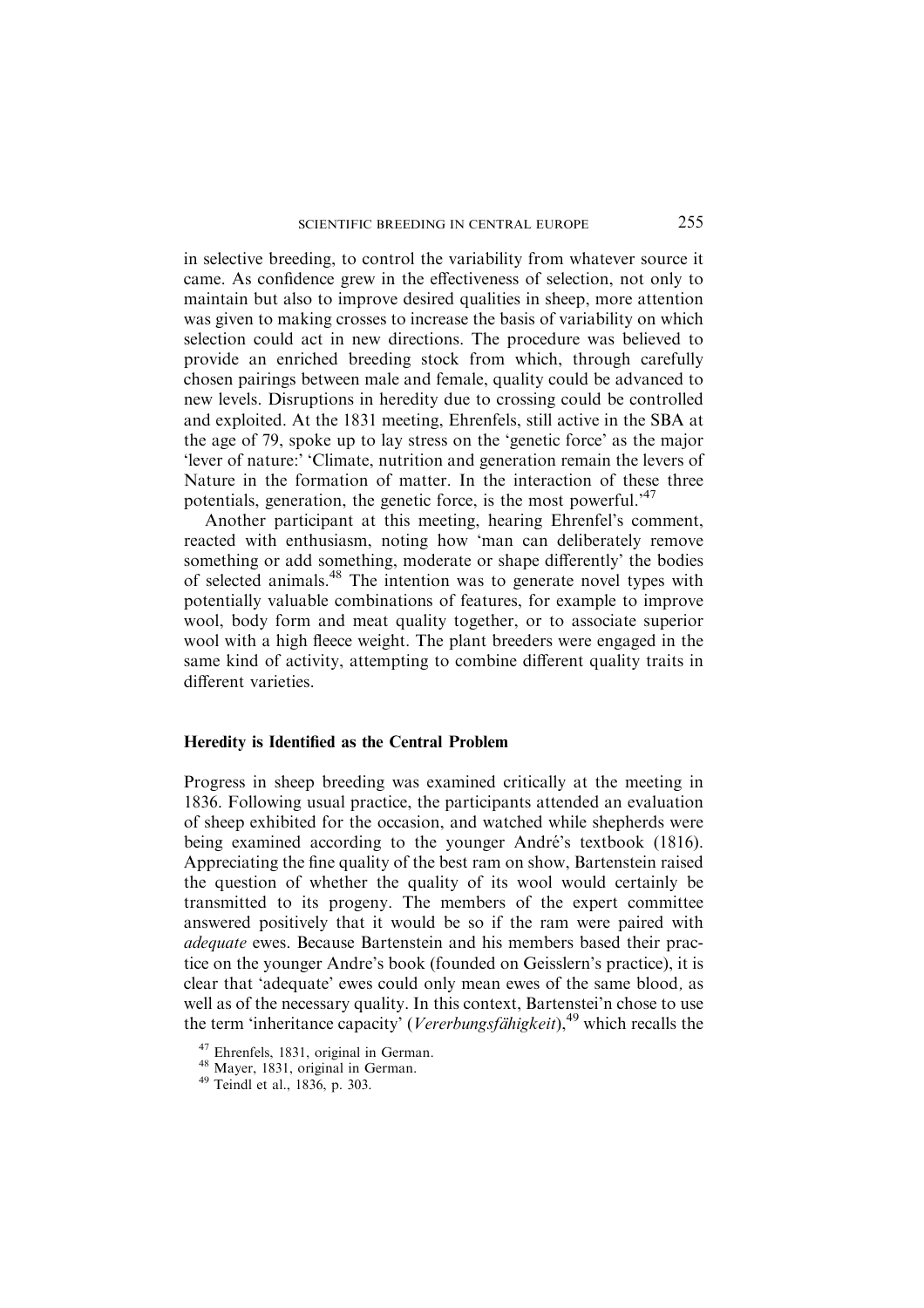younger André's earlier mention of pure bred animals having the 'natural capacity...for a higher perfection' (see above). In using the new expression, incorporating the word 'Vererbung,' the breeders were breaking new ground. Up until then, they had associated an animal's capacity to reproduce its type in terms of its overall reproductive potency, the more effective partner in a cross being referred to (in English) as 'prepotent.' Bartenstein prefers (i.e. sees the commercial need for) an entirely new, more closely defined term for this quality (the 'genetic force' possessed by any particular individual), one that does not automatically embrace the idea that an individual's capacity to transmit its traits is necessarily associated with any other superior quality. It may be recalled that the first of Festetics's genetic laws (see above) associates heredity with a healthy and robust constitution. Bartenstein's term Vererbungsfähigkeit refers only to an individual's capacity to transmit its traits. It assumes no link between reproduction and any other characteristic, even with fertility.

Bartenstein could see no room for complacency about progress in sheep breeding. He made clear his opinion that infinitely more remained to be discovered, many new problems to be solved, for the investigation of which he saw, at that time, unsurpassable obstacles *(unübersteigliche*) Hindernisse). Above all there was the underlying theory of breeding to be exposed, by which he meant the theory of heredity, as revealed by the breeders' own experiences. Thus he makes the point that 'We can attain such knowledge only *a posteriori*, and it is our goal with profound perception, to examine the great mystery of the mighty workshop (Werkstätte) of almighty nature.<sup>50</sup> He warned how very easily such an investigation could be diverted from its course, and turning to Professor Nestler, 'an outstanding expert,' he invited him to offer a beneficial and desirable topic to be discussed. Nestler replied by using Bartenstein's own words. He stated that the most important topic of all for sheep breeding was 'the inheritance capacity (Vererbungsfähigkeit) of noble stock animals (edler Stammthiere), the most urgent question of our time.<sup>51</sup> Nestler added that much was still obscure about the transmission of individual traits to progeny. Why, for example, are some traits inherited easily and others with greater difficulty? Nestler is thus applying the concept of *Vererbungsfähigkeit* not only as a means of comparing individuals but of comparing traits. Bartenstein's comment was to repeat his conviction that this was not so much *(sowohl)* a theoretical question as one to be discovered from practical experience.

 $^{50}$  Teindl et al., 1836, p. 304, original in German.<br> $^{51}$  Teindl et al., 1836, p. 305, original in German.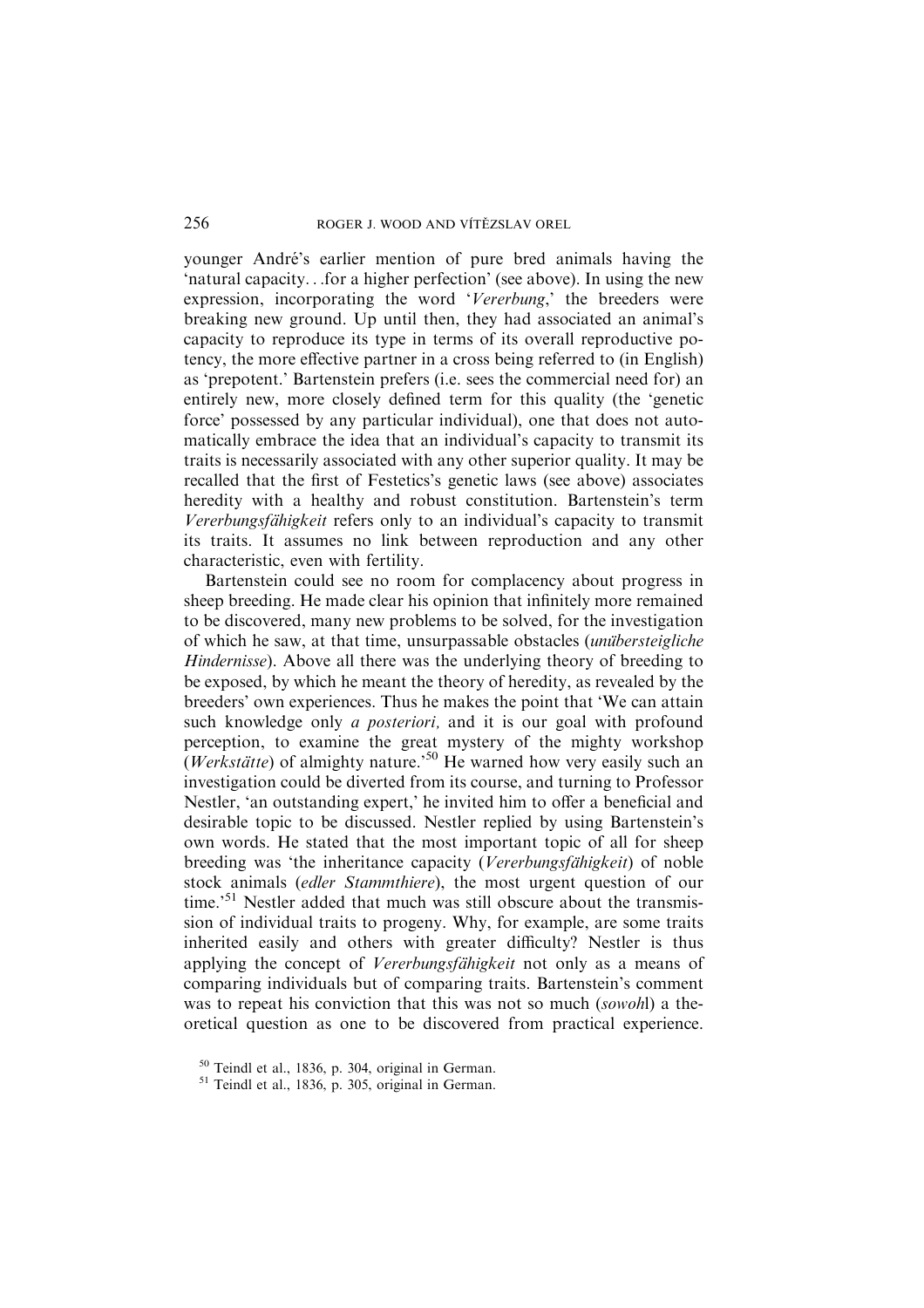Nestler agreed that every keen sheep breeder was in a position to make precise and thorough observations on his flock, and to communicate these for the advancement of the common good. In so doing Nestler revealed his approach to the understanding of heredity in 1836 as being, like Bartenstein's, essentially deductive. He saw his own role as that of co-ordinator, to bring together the precise observations of the keen sheep breeders in order that patterns of heredity should emerge, as a guide to common action.

As the discussion proceeded, the participants began to make free use of the idea of inheritance capacity, as well as employing the terms 'heredity' ('inheritance') and 'inherit' (Vererbung, vererben). Count Dominik Eugen Wrbna, an SBA member from Vienna, voiced the concern of many when he commented on the inconsistency of traits in the progeny of crosses, a matter that needed to be investigated. In this context he stressed the value of progeny testing rams before their introduction into the reproduction process. The response of Napp was to consider the role of male and female in terms of their interaction. He was sure that the most certain inheritance came when the members of a mated pair were maximally compatible. The expression he used to describe compatibility was 'elective affinity' (Wahlverwandtschaft), a term coined earlier by chemists in relation to their observation that some compounds combined more readily together than with other substances. Johann Wolfgang von Goethe used the expression in his novel Elective Affinities to describe spontaneous sexual passion between man and woman. In the minutes we can read: 'Napp maintained that, according to his view the inheritance of traits from the producers to the produced is based on the mutual elective affinity (der gegenseitigen Wahlverwandtschaft) of paired animals. Therefore for each ewe, a ram with corresponding internal and external organisation (Organismus) should be chosen. This process deserves to be the subject of serious physiological study.'52 We can only comment that those animals most likely to correspond in both internal and external organisation would be those most closely related, as Napp surely appreciated. So that 'mutual elective affinity' was, in practical terms, 'affinity by kinship.' Nestler responded to Napp's statement with a word of warning. He agreed that when two parents have 'mutual hereditary dispositions' *(Anlagen)* then they will be transmitted with a high degree of certainty to their young. It had to be remembered, however, that the same rule is valid for

<sup>52</sup> Teindl et al., 1836, p. 306, original in German. In 1835 Johannes Evangelista Purkyně (Purkinje) visited the monastery in Brno. At the time he was interested in physiological research on problems related to generation and heredity, and may have spoken to Napp about it.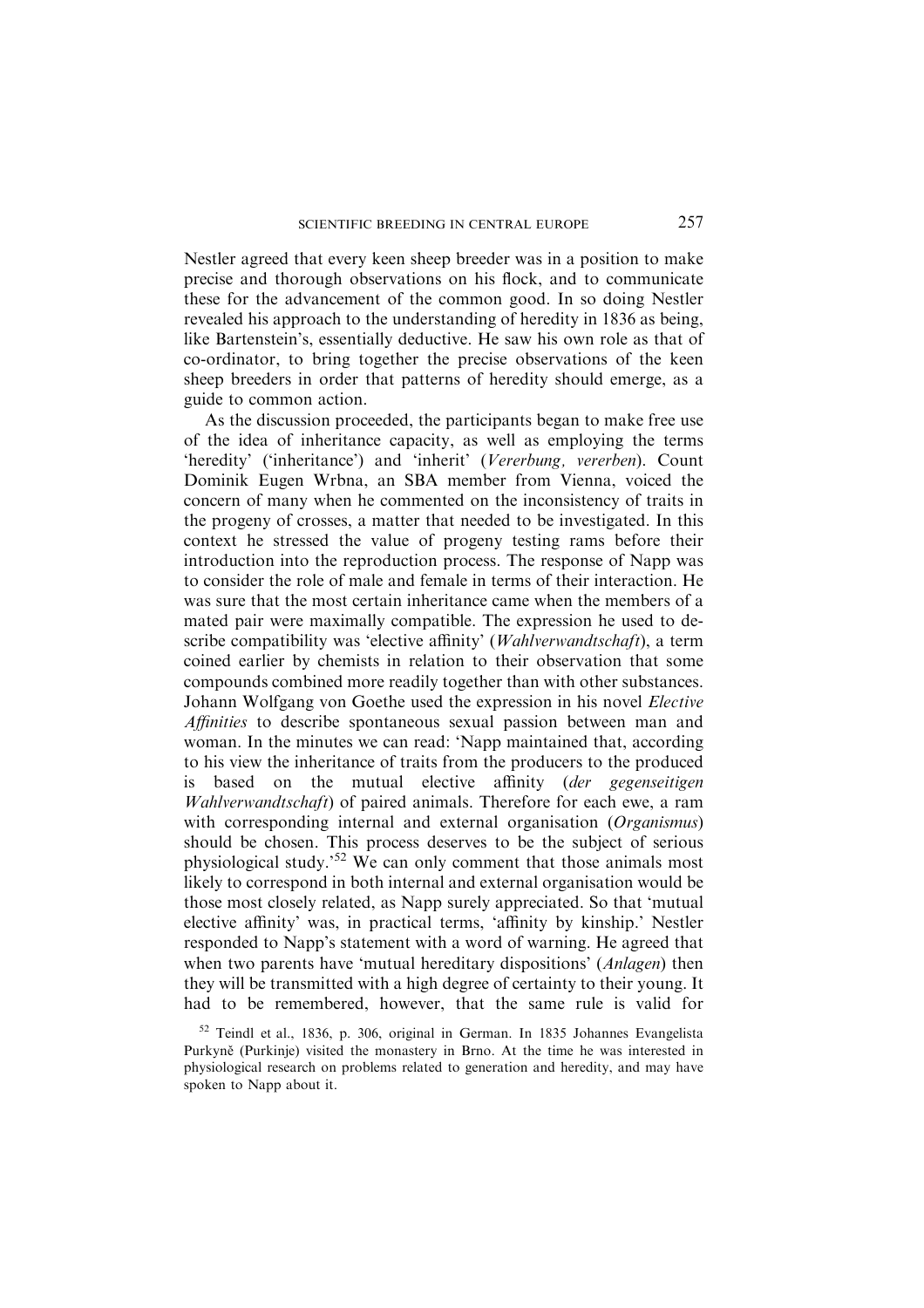unfavourable traits as well as beneficial ones. When sheep having traits in common are paired, their defects will also appear with increasing certainty in their progeny.

One of two Kunitz brothers from Pomerania, who bred sheep based on Geisslern's breeding stock,  $53$  spoke up to enlarge on the point made by Nestler earlier, that inheritance capacity differed not only between individuals but also between traits, some of which passed between generations more readily than others. Coarse wool was easily inherited whereas the maintenance of constancy in fine wool inheritance presented difficulties for most people. Furthermore some traits were clearly associated together in their heredity. Thus extreme fineness was always associated with a fleece of low weight, referred to in terms of 'wool poverty' (Wollarmuth). Such differences and interactions between traits meant that breeding stock had to be considered as a whole, in relation to 'the best possible balance (*möglichste Ausgeglichenheit*) of qualities in the fleeces,' above all to what was feasible in relation to 'uniform skin formation' (gleichmässige Hautbildung) and 'hair bulb production' (Haarzwiebel Erzeugung).54 'Uniform skin formation' included the regular folding of the skin into ridges to increase skin area, a Merino characteristic associated with greater fleece weight. 'Hair bulb production' referred to the density of hair follicles which in Merino sheep was recognised as uniquely high, causing exceptional fineness of the fibre. $55$ 

These points about variation and interaction of traits were providing genetic information of high practical value. Nevertheless the great complexity in inheritance capacity of interacting traits in sheep led Kunitz to comment, from the evidence of breeding experience, that 'man has, however, reached the limit' in determining the reason for this variation.<sup>56</sup> Other members, however, were still ready to try to analyse this variation, at least as far as trying to sub-classify it into catagories.<sup>57</sup> Bartenstein noted that it had still to be determined whether different traits were inherited from father and mother, and if so which of them.<sup>58</sup> With regard to heredity in general, Nestler commented that 'no opportunity for communication and discussion should be neglected,

<sup>&</sup>lt;sup>53</sup> Janke 1867; Wood and Orel, 2001, p. 207.<br><sup>54</sup> Teindl et al., 1836, p. 306.<br><sup>55</sup> Anderson, 1800, p. 164.<br><sup>56</sup> Teindl et al., 1836, p. 306.<br><sup>57</sup> Teindl et al., 1836, p. 307.<br><sup>58</sup> Teindl et al., 1836, pp. 308–309.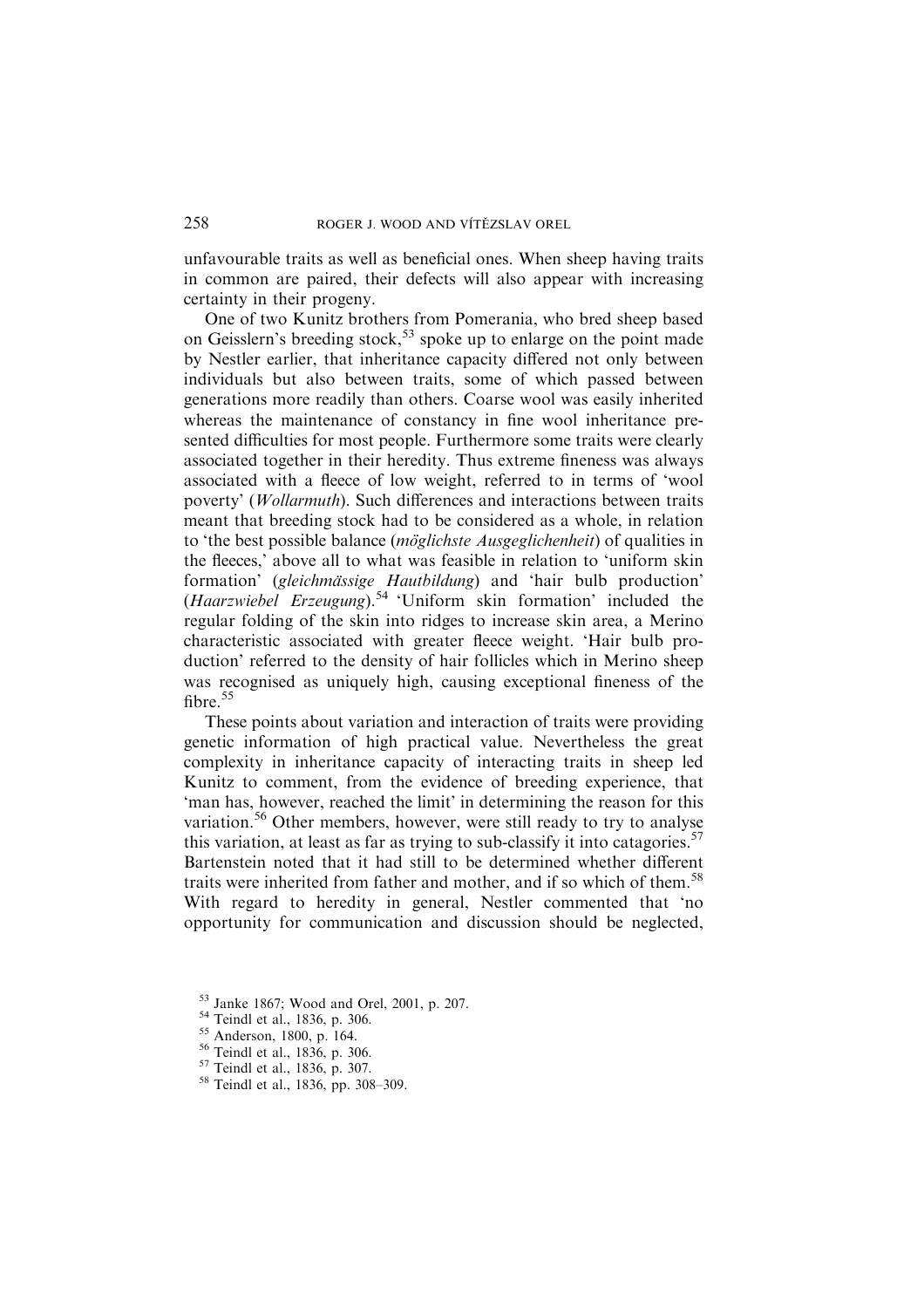that might shed a clearer light on this all-important (hochwichtig) problem for animal breeding.<sup>59</sup>

Closing the discussion on heredity in 1836 Nestler asked breeders to keep in mind the topics they had debated and to offer fresh thoughts about them by publishing in the journal Mittheilungen. The question of inheritance capacity was to be discussed further at the meeting in the following year, 1837.

On the morning of May 1, the opening day of the annual meeting of 1837, all participants had the opportunity to attend an evaluation of 52 breeding males and 102 ewes from 22 breeding farms in Moravia, Silesia, Austria, Bohemia and Hungary. In the afternoon Bartenstein gave his opening lecture in which he praised the fruitful association of his cultured audience within the SBA during his presidency of the past 24 years, as already described.<sup>60</sup> That year's meeting he was sure would be no different. Referring to an important matter already discussed in 1836, Bartenstein stressed that inheritance capacity must depend on purity of stock enhanced by selective improvement, a quality applying to both sexes. Bartenstein paid special attention to the creation of an improved, true-breeding flock, referred to as a 'race-flock' (Rasseherde). He agreed with certain views about heredity, published in Mittheilungen before the meeting, these being 'permeated with the accepted truth' that only race-flocks possess the capacity for inheritance. He concluded that through continued pairing and care each sheep flock should improve, in the course of time, to become finally a race-flock, and that after the traits of the flock have been transferred consistently to the progeny, then the flock becomes firmly imprinted (fest im*prägniert*).<sup>61</sup> Even as early at 1816 the younger André had stated in his book that this was possible: 'With care and attention a merely noble flock can be raised to the pure race if one refrains from mixing alien bloods and, through an appropriate control of pairings, brings together specific characteristics of body build and wool, to be transmitted to the progeny, and preserved to the same degree. In this way something constantly unique (constant originelles) arises, something fixed in the organisation of these animals, something derived totally and exclusively from pure blood relatives (aus lauter Blutsverwandten hergeleitete), which is characteristic of the lineage.'<sup>62</sup>

This then was the secret, as it had been before to Bakewell and his followers in England, to match the parents for their traits, to practise

<sup>&</sup>lt;sup>59</sup> Teindl et al., 1836, p. 309.<br><sup>60</sup> See Introduction; Bartenstein et al., 1837, p. 205.<br><sup>61</sup> Bartenstein et al., 1837, p. 204.<br><sup>62</sup> André, 1816, pp. 6–7, original in German.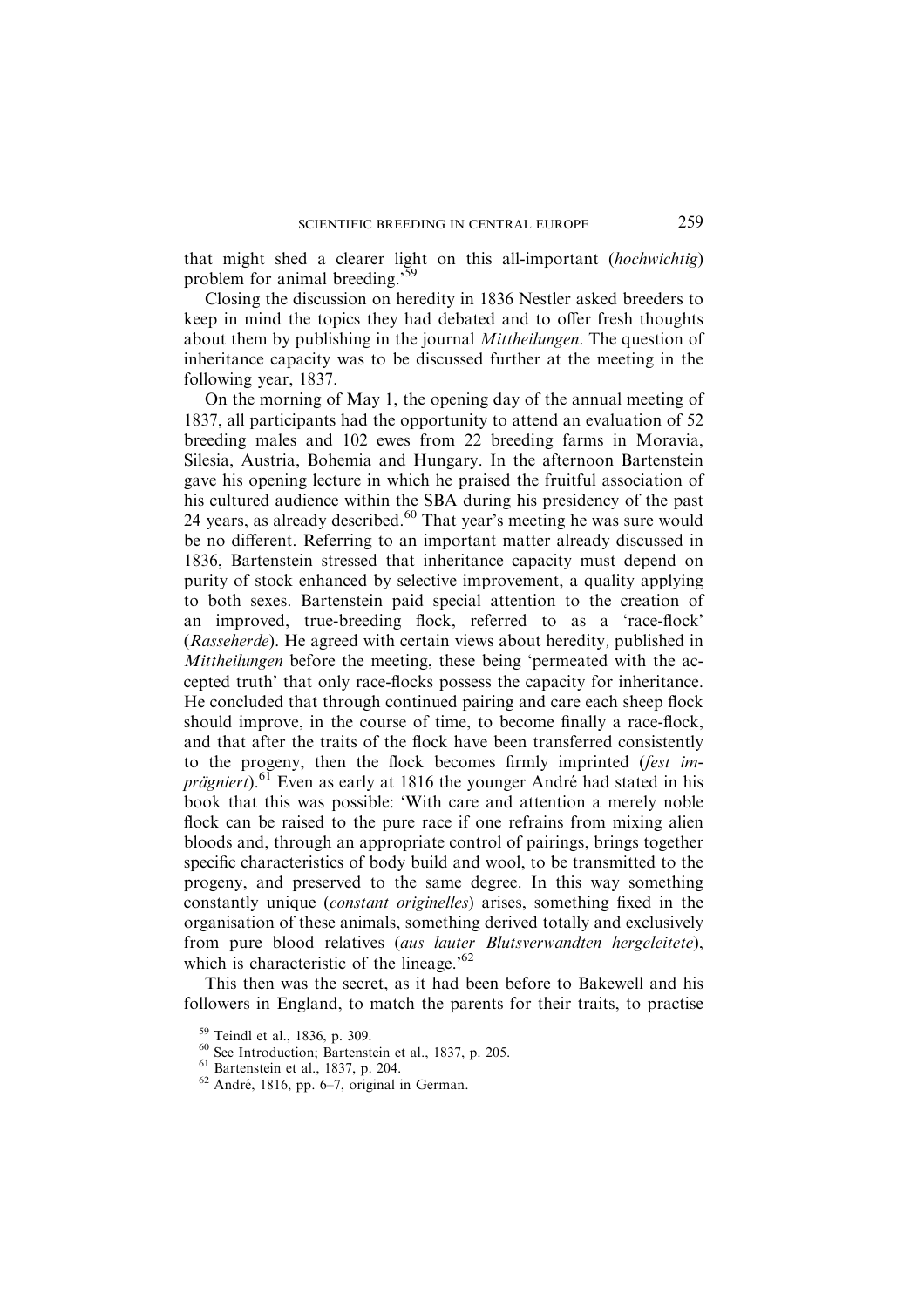rigorous selection and to fix the type by inbreeding. Individually controlled matings (Sprung aus der Hand) were the answer. Even so, racial stability could never be absolute. The Moravian experience confirmed that selective breeding was required even in the race-flock.

The procedures underlying the creation of a race-flock led Bartenstein to raise the question of the mode of origin in antiquity of the original Merino race in Spain. Clearly this seemed to him a perfectly natural topic to be discussed within the context of breeding, an aspect of natural history that revealed links between natural and man-created situations. As discussion moved in this direction, Bartenstein offered two hypotheses which, as he said, 'up to now defy a scientific resolution.' Either the Merino 'originated from Mouflon or Argali, as learned scholars claim,' or their origin was the result of human selection. He preferred the second hypothesis: 'The truth is acknowledged that through care and attention in domesticated circumstances, by persistent, consequential, natural breeding, one can give any animal type (Thierart) a completely new likeness (Gestalt), of which in recent times the Englishman Bakewell provided fresh proof. Concerning the emergence of the Merino race, I imagine a corresponding picture in nature, and believe that the present Spanish Merino stock appeared first as domestic animals by chance, only later acquiring through (human) intelligence their most respected characteristics and, in the course of time, secure inheritance (sicheres Erbtheil).<sup>63</sup>

He thus admitted the antiquity of techniques for creating a raceflock. The only difference between then and his own time was in the rate at which the changes could take place. He sees the transition from free nature to domestication as 'natural breeding.' Proceeding further with his argument, he considers inbreeding to have been the normal, primitive mode of reproduction in these early moves towards domestication. 'In a world with few human beings and almost no commerce or social co-operation, domestic animals must surely have reproduced by inbreeding. Early on it could have been noticed that both husbandry and climate were important for animal species. Later, under the influence of chance and the factors mentioned, after a long succession of years, races of sheep unknown before were perfected.'<sup>64</sup>

Conscious beyond doubt that he and fellow breeders had no time themselves to rely on chance, Bartenstein returned to the topic of the heredity in selective breeding, and how, increasingly, it needed to be brought under control. The quality of their Merino flocks was still in

 $^{63}$  Bartenstein et al., 1837, p. 205, original in German.  $^{64}$  Bartenstein et al., 1837, p. 205, original in German.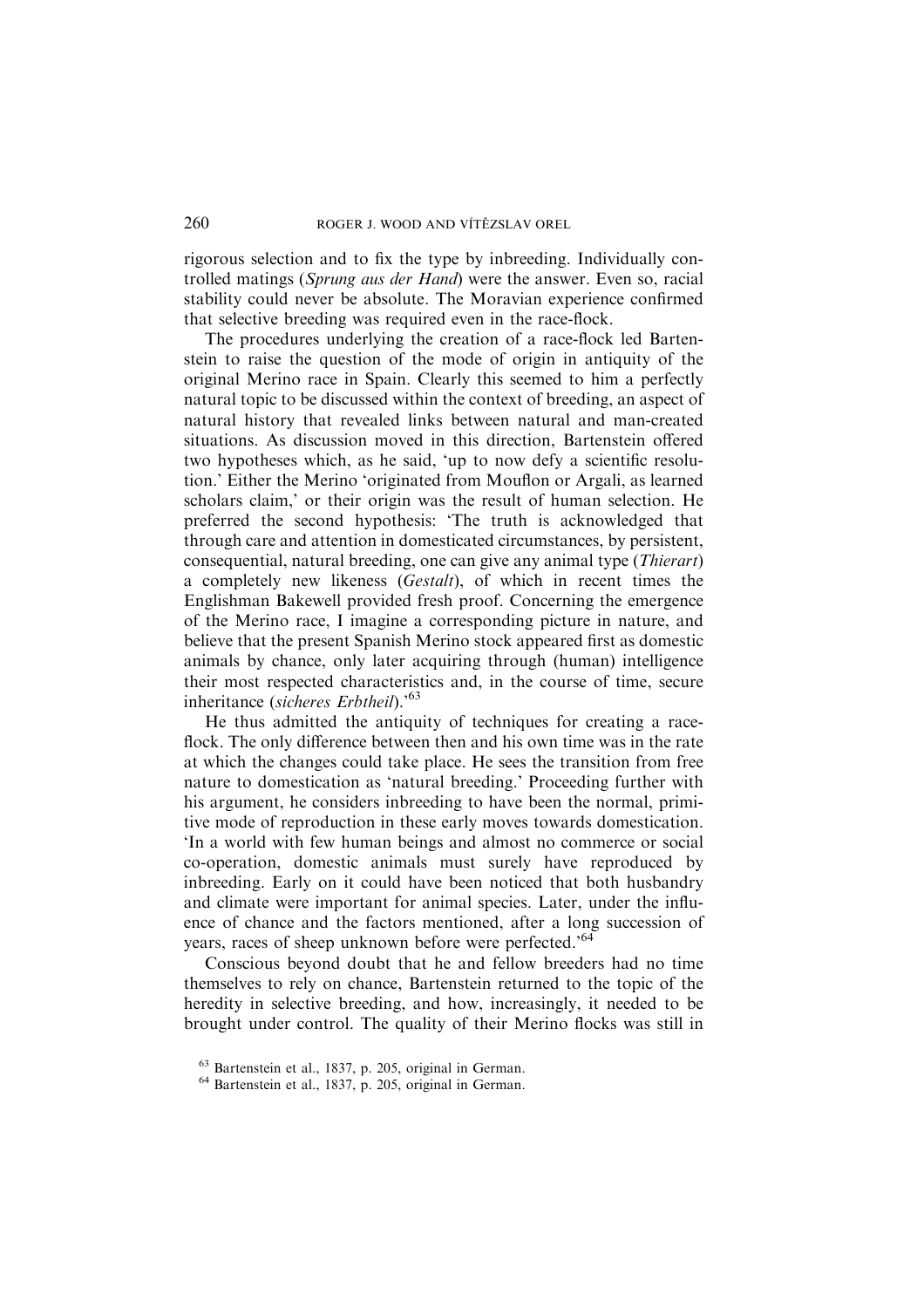danger of what he called 'one-sided breeding' (einseitige Züchtung) when the breeder selected strongly for wool fineness but neglected other traits of equal importance: 'For progress in the refinement business, the challenge for sheep breeding must be for all wool characteristics to be assessed at the same time.<sup> $65$ </sup>This state of affairs had yet to be achieved. Even when selecting for a single trait, breeding success could be inhibited by the unpredictability of heredity. All too often it was evident 'that (outwardly) homogenous pairings produced heterogeneous offspring.' As noted, it was a problem that had led Napp, the previous year, to propose that ram and ewe had to correspond in both 'internal and external organisation.' External similarly alone was insufficient. Discussion followed on whether inheritance capacity depended on the age of the ram and whether it changed during the course of the mating period. These were both vital matters for breeders but no firm evidence could be offered to reach a conclusion about them in 1837. The sterility of the discussion led Abbot Napp to comment that 'the debate has completely deviated from the proper theme of inheritance capacity. It does not deal with the theory of breeding operations, rather the question is "what is inherited and how?"(Was vererbt und wie?). $66$ 

Napp's earlier reference to 'serious physiological study' in respect to an animal's internal and external organisation makes it unlikely that he believed that his question could be answered simply by examining breeding records (both pedigrees and trait registers), the approach favoured by Nestler and Bartenstein. This is not to suggest that he was unwilling to try to make sense of the records. In every respect Napp revealed himself to be highly practical in his attitude to sheep breeding, still then the major source of income for his monastery. His practical attitude can be adduced from the rest of the extensive published minutes of this meeting, which dealt mostly with the care and feeding of sheep, and wool washing. Napp's strong participation demonstrated that, even with respect to such down-to-earth topics, he possessed wide knowledge. However, in regard to heredity his active mind roamed more widely.

Later in the year 1837 Nestler published a serialised paper entitled 'Heredity in sheep breeding,' in which he summarised SBA discussions in the previous 2 years. During this period it had become the practice, both by himself and by his colleagues, to consider heredity independently from the continuing mystery of generation.<sup>67</sup> As he attempted to define the concepts of species and race in the animal kingdom,

<sup>65</sup> Bartenstein et al., 1837, pp. 225–226, quoting Head Bailiff (Oberamtmann) Benesch, original in German.<br><sup>66</sup> Bartenstein et al., 1837, p. 227, original in German.<br><sup>67</sup> Nestler, 1837; Wood and Orel, 2001, pp. 253–254.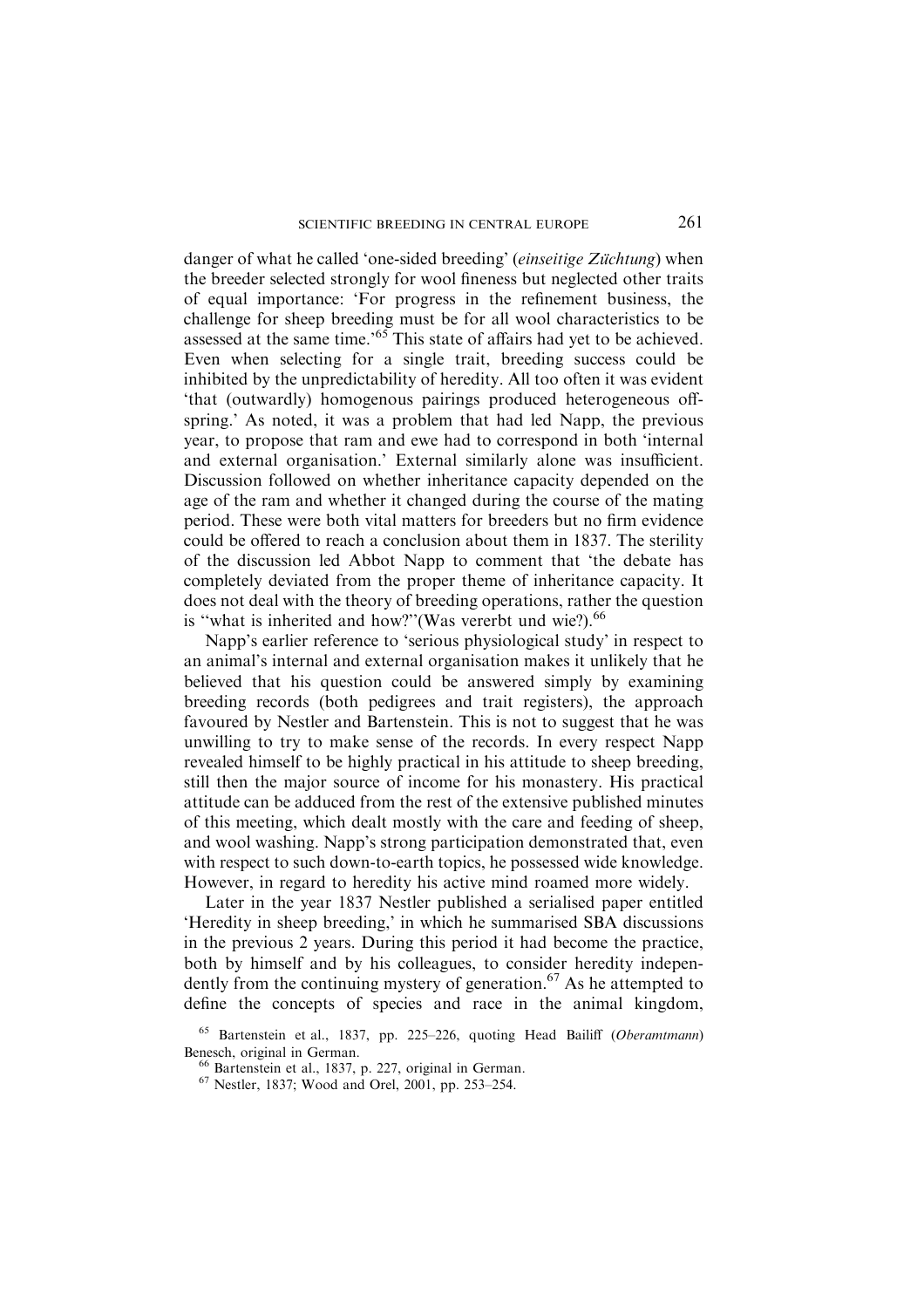corresponding with species and variety in the plant kingdom, he needed to explain how nature seemed to work differently from the human breeder. He noted how nature produces, 'through forces beyond the hand of man,' natural species with undoubted constancy, and how man can exploit the reproductive process to modify the deviations in organic bodies 'with increasing or disappearing inheritance.' In this context of variability under domestication Nestler retained his faith in a deductive approach to analysing heredity. He saw the potential for tracing patterns of transmission of traits from parents to progeny using pedigree registers, either as 'hereditary history' (Vererbungsgeschichte) or 'developmental history' (Entwicklungsgeschichte), depending on whether study was made of the descendants of the present generation, or the pedigree was traced backwards. In accepting the idea of heredity with change, Nestler put into words what breeders had been proving since even before Bakewell's day. New races, breeding true to their type, could be brought into being by human agency even though man could never create a new species. The latter happened only 'through forces beyond the hand of man.'

During this period of 1836–1837 we can observe the great increase in the use of the word Vererbung and its derivatives compared with the practice less than a decade earlier. In the minutes of the annual meetings of the SBS in these 2 years (31 pages), the participants used the German noun for 'inheritance capacity' 17 times, and that for 'inheritance' 9 times, and the verb for 'inherit' 15 times. Bartenstein, the breeder who coined the term 'inheritance capacity,' used it four times during these meetings. 'Inheritance' he used three times and 'inherit' also three times. Nestler, the naturalist, used Bartenstein's new term five times, 'inheritance' three times and 'inherit' five times. Napp used all three terms once. If, for comparison, we examine Nestler's lecture notes (1829) we find only the expression 'generation with inheritance' (see above).

Continuing questions about selective breeding and heredity led Nestler to publish a paper on inbreeding, which he saw as the key to racial constancy.<sup>68</sup> He rejected the view prevailing among traditionalists that inbreeding was a 'spectre' to be feared. Meanwhile Napp in a published statement expressed his faith in the power of science, physiology in particular, which now offered new opportunities for the improvement of both plants and animals. He continued to be puzzled, as he stated that 'nothing certain can be said in advance as to why production (of improved plant varieties) through artificial fertilisation remains a lengthy, troublesome and random affair.' He remarked on the

<sup>68</sup> Nestler, 1839; Orel, 1997.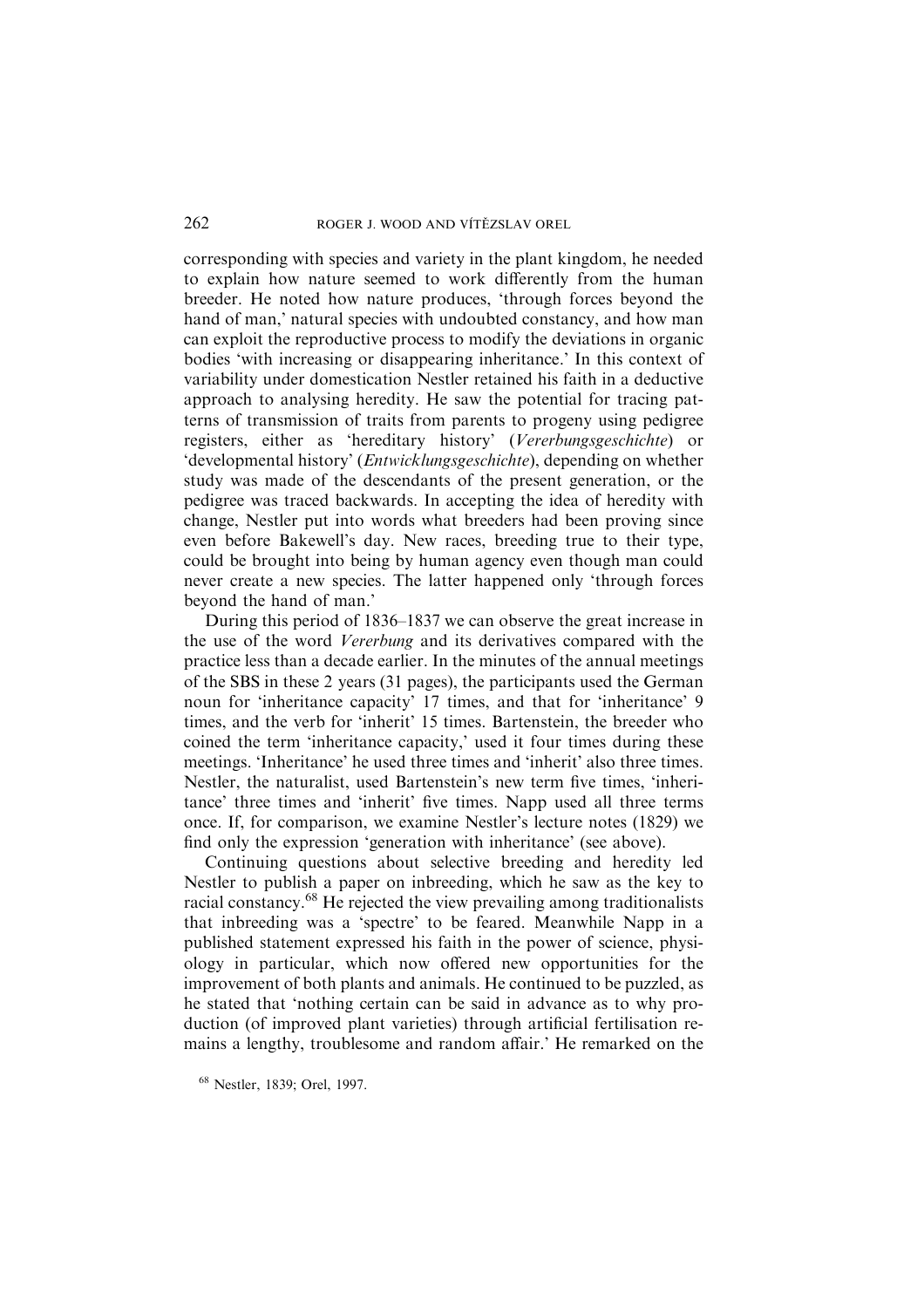problem that all breeders faced when attempting to produce new varieties by artificial fertilisation, the impossibility of knowing what significance to attach to chance.<sup>69</sup> Problems remained that were still insoluble but it could not be doubted that much had been achieved in the previous 30 years.

## Historical–Cultural Background

We have described how the city of Brno began to wake up to the importance of applying science for the benefit of agricultural production, the definition of science being modified during the course of time. As an accompaniment to industrial expansion and the needs of a growing urbanised population, this fresh approach to agriculture was inspired by the example of countries to the west, particularly England. We have noted how, in the cause of more efficient animal and plant breeding, Christian Carl André, secretary of the modernised MAS, established two specialised associations aimed at transforming breeding from art to science. The first dealt with sheep and wool production (established 1814), in support of the textile industry, the second with fruit tree and vine breeding (established 1816), to supply an expanding retail market. We may characterise the burst of ideas and action associated with these two associations as an aspect of Central European Enlightenment, a fitting prelude to the discovery of Mendel that was to follow. In this connection we have stressed André's key role in this development. He was personally driven by a passion for clear communication of economically useful knowledge. It was he who first brought to the SBA 'the spirit of truth and refined education,' later recalled by Bartenstein.

To place André's actions more clearly within the wider scope of Central European Enlightenment, we need to return to a time in his life before he arrived in Brno, to consider his experience as an educator and writer of student textbooks in Saxony. There he became exposed to the principle of Philanthropinismus, a method of children's education in which pupils were encouraged to acquire knowledge from direct and open-minded observation of nature, and freely to exercise their bodies as well as their minds. The first Philanthropin school was set up at Dessau in 1774 under the direction of Johann Bernhard Basedow. It owed its origin to Prince Leopold III Friedrich, Franz of Anhalt-Dessau

<sup>69</sup> Nestler, 1841, p. 337, quoting Napp, original in German; Orel, 1997.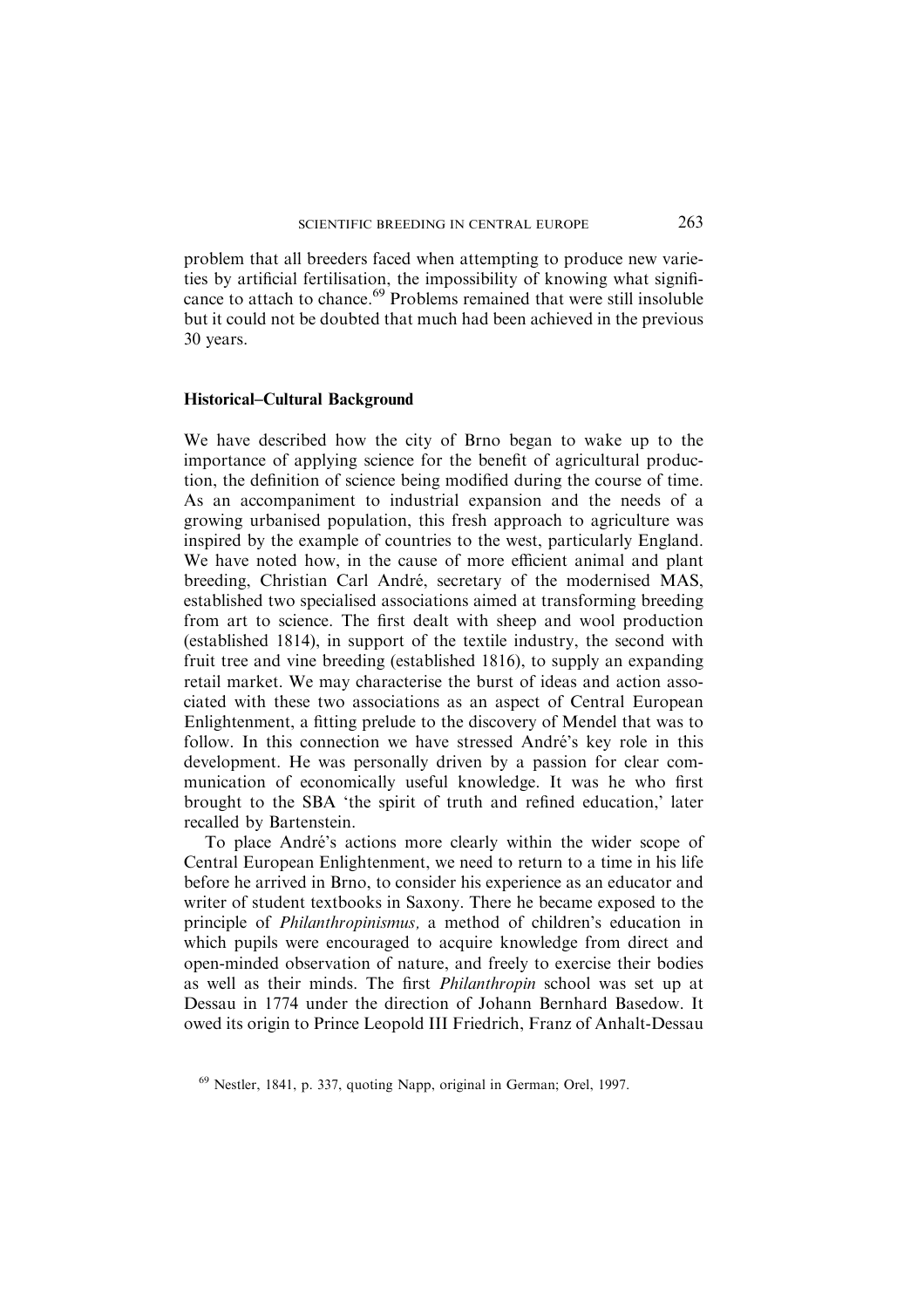('Prinz Franz'), inspired, it is claimed,<sup>70</sup> by visits to the British Isles where he came to appreciate the benefit, both economic and social, of the education provided at some of the English dissenting academies. In particular, he came under the influence of Joseph Priestley (1733–1804), whose far-seeing approach to teaching modern subjects, ignored at Oxford or Cambridge, helped to make him an important figure of the Enlightenment in England.<sup>71</sup> Priestley had earlier led the teaching at Warrington, 16 miles (25 km) west of Manchester, at its famous dissenting academy associated with the Lunar Society of Birmingham. He and his colleagues there practised a non-authoritarian form of education, based, whenever possible, as in the natural sciences, on experimentation. One of Priestley's students summarised his methods as follows: 'His object...was to engage the students to examine and decide for themselves, uninfluenced by the sentiments of any other person.<sup>72</sup> Priestley's aristocratic German visitor became determined to adapt this approach to the needs of a school he planned for Dessau, 'to introduce the lofty ideals of enlightened Bildung (self-cultivation), the maturity to think for oneself, not only in universities but also in primary education,'73 and he returned home with plans to devise a better approach to children's education than the forceful indoctrination of Prussian classicism. An important contact between the Warrington Academy and the Philanthropin development at Dessau was provided by the botanist Georg A. Forster (1754–1794) whose father was a professor at Warrington in French, German and Natural History, and who himself had been briefly there as a student, tutoring younger children, as his father's assistant. Prinz Franz had visited the Forsters in 1775 and from then on they lent their advice on the development of Franz's model school.<sup>74</sup>

The school at Dessau inspired several imitators in the German states. Christian Gotthilf Salzmann (1744–1811), who taught religious education at Dessau, applied a similar educational philosophy to the Philanthropin school he founded at Schnepfenthal, near Gotha, in 1784. André's connection began when he became a teacher at the Schnepfenthal school from its foundation. Earlier he had visited Dessau to learn all he could there, including the exercises for physical education they had devised. Within a year of teaching with Salzmann

<sup>&</sup>lt;sup>70</sup> Umbach, 2000, p. 49.<br><sup>71</sup> Porter, 2000, p. 406, 'Largely ignored by most historians of the Enlightenment, Priestly is central to the distinctive arc of British achievements.'

<sup>&</sup>lt;sup>72</sup> Rössner, 1986, p. 30, quoted by Umbach, 2000, p. 47.<br><sup>73</sup> Umbach, 2000, pp. 20, 45, 47; further insights on the educational background to the German Enlightenment are to be found in this interesting book. <sup>74</sup> Umbach, 2000, pp. 101–102.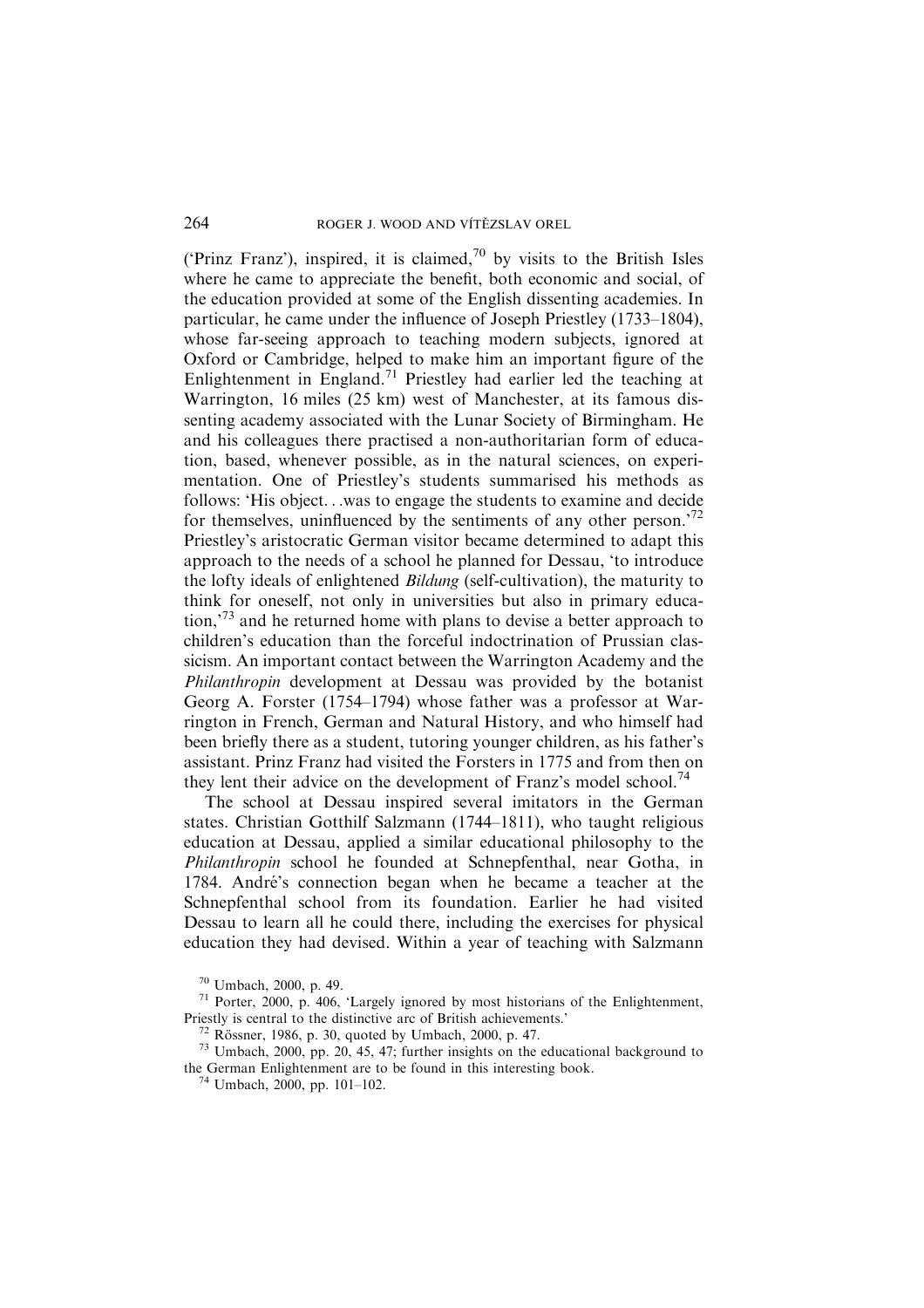he was specialising in the natural sciences. His principal interest, mineralogy, led him to become a founder member of the Mineralogical Society of Jena.

The ideas of Philantropinismus also influenced basic education in the vicinity of Mendel's birthplace. André reported most favourably on the Education Institute founded in 1792 at the Castle of the Countess Maria Walpurga Truchsess-Zeil at Kunín (Kunewald). He recognised it to be a school directly influenced by the achievements of Salzmann's school in Schnepfenthal. By the 'diligence and skill' of Pater Johann Andreas Edmond Schreiber (1769–1850), the gifted children from that county were educated for practical life, and also in basic aspects of natural history. Their teacher was an authority on fruit tree breeding and had created a first class nursery with varieties obtained from France. The Institute, widely admired, began by 1800 to attract criticism from the District authorities who claimed that the teaching of natural history suppressed religious education (e.g. in relation to the fertilisation of animals). In 1802 Schreiber was dismissed and transferred to the parish of Dolní Vražné (Gross Petersdort). In 1814 the Institute itself was closed down. Mendel's birthplace Hynèice (Heizendorf) belonged to Schreiber's parish. This most educated and liberal minded priest, a founder member of the PA in Brno, had a great influence on Mendel's education in the 1830s, and in recommending him for higher education.<sup>75</sup> It was from Schreiber that Mendel had learned, even as a boy in the village school, the main techniques of fruit tree improvement.

André's move to direct his energies towards agricultural developments, particularly in relation to breeding, came after entering the employ of Count Salm. As we have seen, Salm's own enthusiastic progress in this direction followed a visit he made to England in 1801. Accompanying him was Vinzenz Petke (1753–1804), a Silesian from Troppau (Opava), one of André's close friends, a well-respected pharmacist from Brno, who acted as chemical consultant to the Brno textile industry. His multiple interests, extending into mineralogy and botany, as well as entomology, backed up by a broad knowledge of chemistry, had gained him the reputation of being a truly enlightened patriot. In d'Elvert's 'History' (1870), Petke receives concentrated attention in 10 pages of text. From this account, we can see agricultural improvement in Moravia and Silesia arising from a general intellectual ferment, mediated by educational advances, as well as economic pressure from industrial expansion.

 $75$  Orel and Vávra, 1979.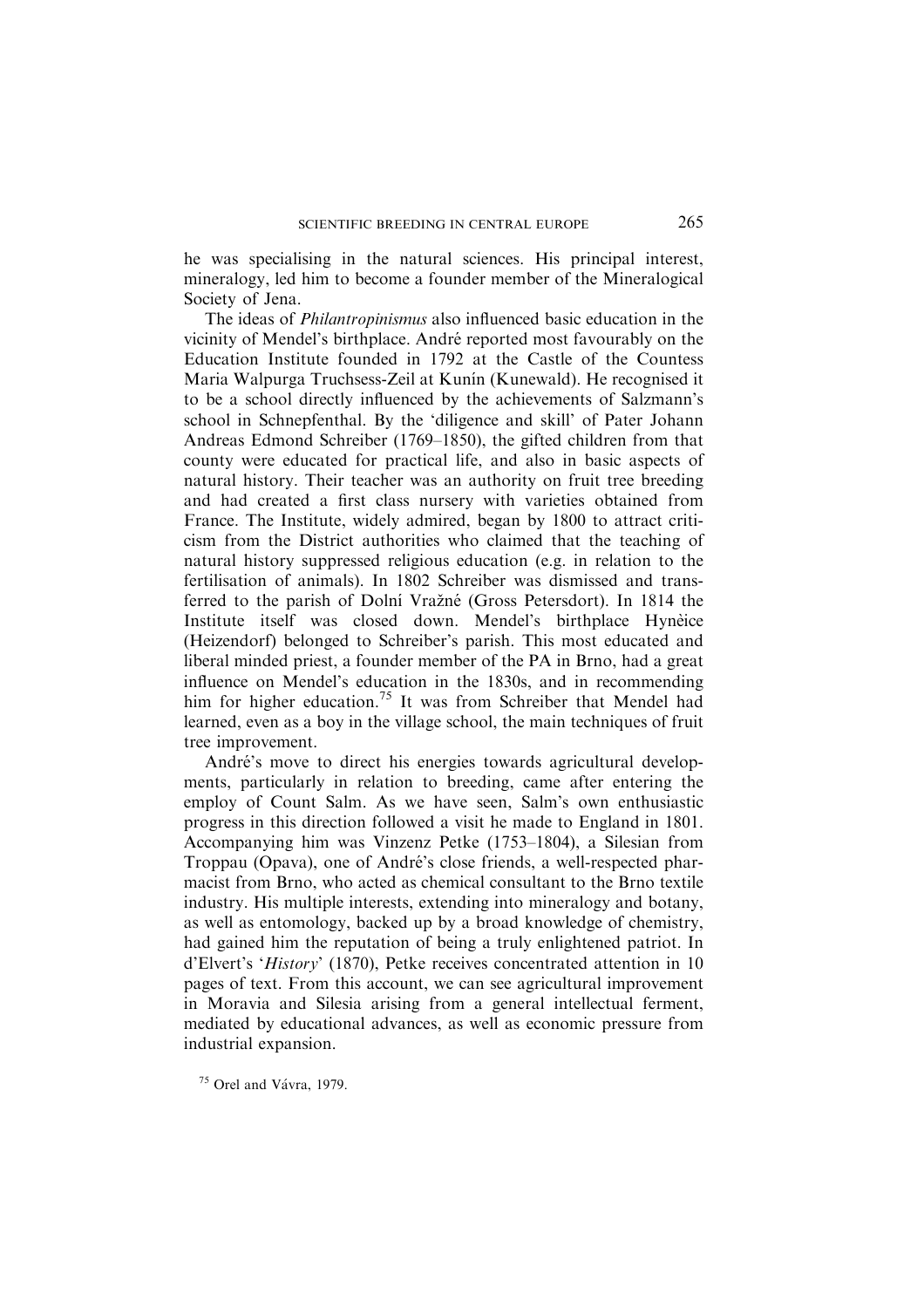Before making his life-changing journey Salm had consulted a fellow Moravian aristocrat who was famous as an enlightened multilingual traveller. This was Count Leopold Berchtold (1759–1809), with an estate not far from Geisslern's. In 1788, on the first of five visits to England, the Count famously stayed for an extended visit in Bury St Edmunds in close association with Arthur Young. As a welcome guest in Young's household, he was appreciated for his self-denying character, patriotism and exceptional intelligence. He had arrived in England armed with an almost endless list of technical questions, including many on agriculture, including sheep breeding, on the basis of which he wrote a book in English An Essay to Direct and Extend the Inquiries of Patriotic Travellers (1789), dedicated to Young.<sup>76</sup> Having such a knowledgeable traveller close at hand, it was natural that Salm should consult him before setting out on his own visit. Berchtold, who must have been delighted to advise a friend and fellow freemason intending to adopt the role of 'patriotic traveller,' was able to guide him towards making the most technically informative as well as influential contacts, in order to ask questions likely to evoke the most useful responses.

Salm's own visit revealed above all his hunger for information of technical advantage to his business interests. He contacted Sir Joseph Banks with whom he had information to share on Merino breeding which Banks was eager to encourage in Britain. Moravia could produce the wool but needed urgently to introduce English-style industrial textile production. Salm's determination to accelerate this advance led him secretly to smuggle back to Moravia drawings of British spinning machinery and other preparatory textile machines.<sup>77</sup> The visit also provided a chance for him to enrich his extensive castle library with English books. One year later his connection with Britain was further strengthened by marriage to a Scot, Mary Joseph MacCaffrey Keanmore (1775–1836). At about the same time he went into business with a native of Ireland who was living in Brno, the Austrian Field Marshal O'Brady. The British connection was thereby strengthened in multiple ways.

#### Discussion and Conclusions

Under the leadership of Salm and André, the MAS was set the task of making improvements in agricultural products required for industry

<sup>76</sup> Wood and Orel, 2001, pp. 102, 204, 205, 212–215, 220. <sup>77</sup> d'Elvert, 1870, pp. 85–86; Freudenberger, 1977, pp. 174–176; Wood and Orel, 2001, pp. 220–201.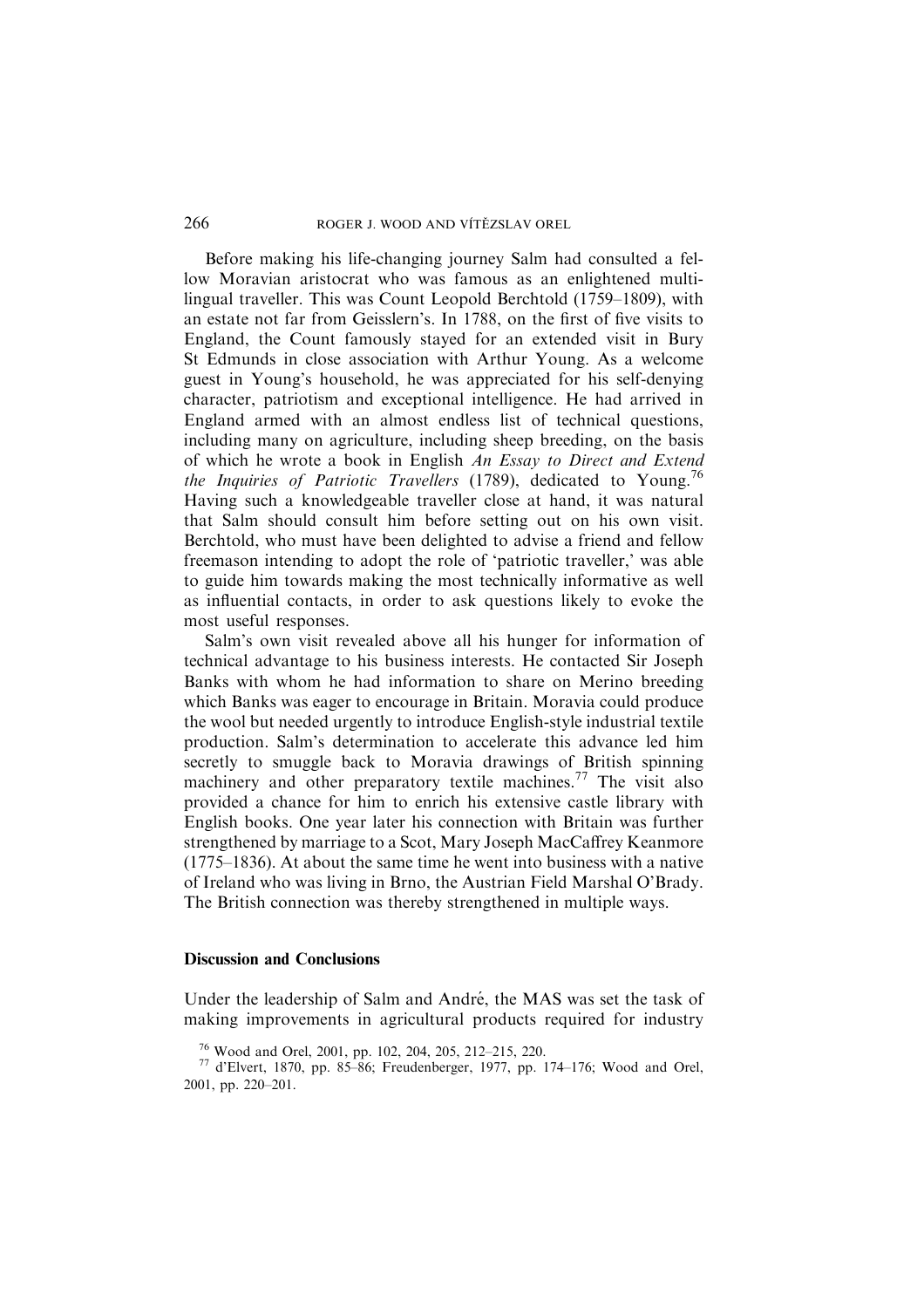and commerce. In the formulation of practical breeding rules, André, as secretary, accepted a major responsibility in the early years. His clear thinking and diplomacy were well illustrated by the inbreeding controversy. With respect to the production of new plant varieties by hybridisation, valuable input came from his contacts with his friend Hempel, secretary of the Pomological Society at Altenberg, whose interests were then turning to the improvement of cereal crops. Both friends became foreign members of Thomas Andrew Knight's London Horticultural Society, and André reported its activities in ONV. Each advance in breeding theory raised new questions, only some of which could be answered before André was forced to leave Brno. As we have seen, he made lists of the most significant ones, to expose the more obvious gaps in theoretical knowledge. But his exit could not be long delayed; his enlightened views had made him powerful political enemies.

It was characteristic of the Moravian situation that further advances in theory came in association with university-level teaching of scientific breeding. It began, as we have seen, at two centres in the 1820s, first in Olomouc, quickly followed by Brno. As was normal in the monarchy, and also in many of the German states, agriculture was taught in association with natural history but only in Moravia did the syllabus include 'scientific breeding.' The professors concerned, J. K. Nestler and F. Diebl, were each led to co-operate closely with breeders. Nestler concentrated mainly on animal examples, Diebl on plants. Together they defined practical problems and the breeding procedures identified to solve them, those that could reliably lead to substantial economic benefits. As a result few sheep breeders now went to the expense of importing stock of the 'pure original race' from Spain, their shared experience convincing them that high Merino quality ('perfection') could be maintained, even exceeded, and rendered 'constant' in inheritance by selective breeding. Among the plant breeders, increasing value was being attached to crosses between varieties, as skills were shared in the demanding techniques of artificial pollination.

Every advance in breeding seemed to raise new questions about its theoretical basis. The concern of SBA members to know why it was that some individual sheep, either male or female, transmitted their traits more readily than others, and why certain traits were themselves transmitted more commonly, was recognised as having the highest potential practical significance. When, after evaluating the improvements made in breeding during the previous 24 years, Bartenstein, interpreted the central problem in terms of 'inheritance capacity,' Nestler recognised the value and the originality of this expression for investigating heredity as a separate issue from the enigma of generation. It was then, as the breeders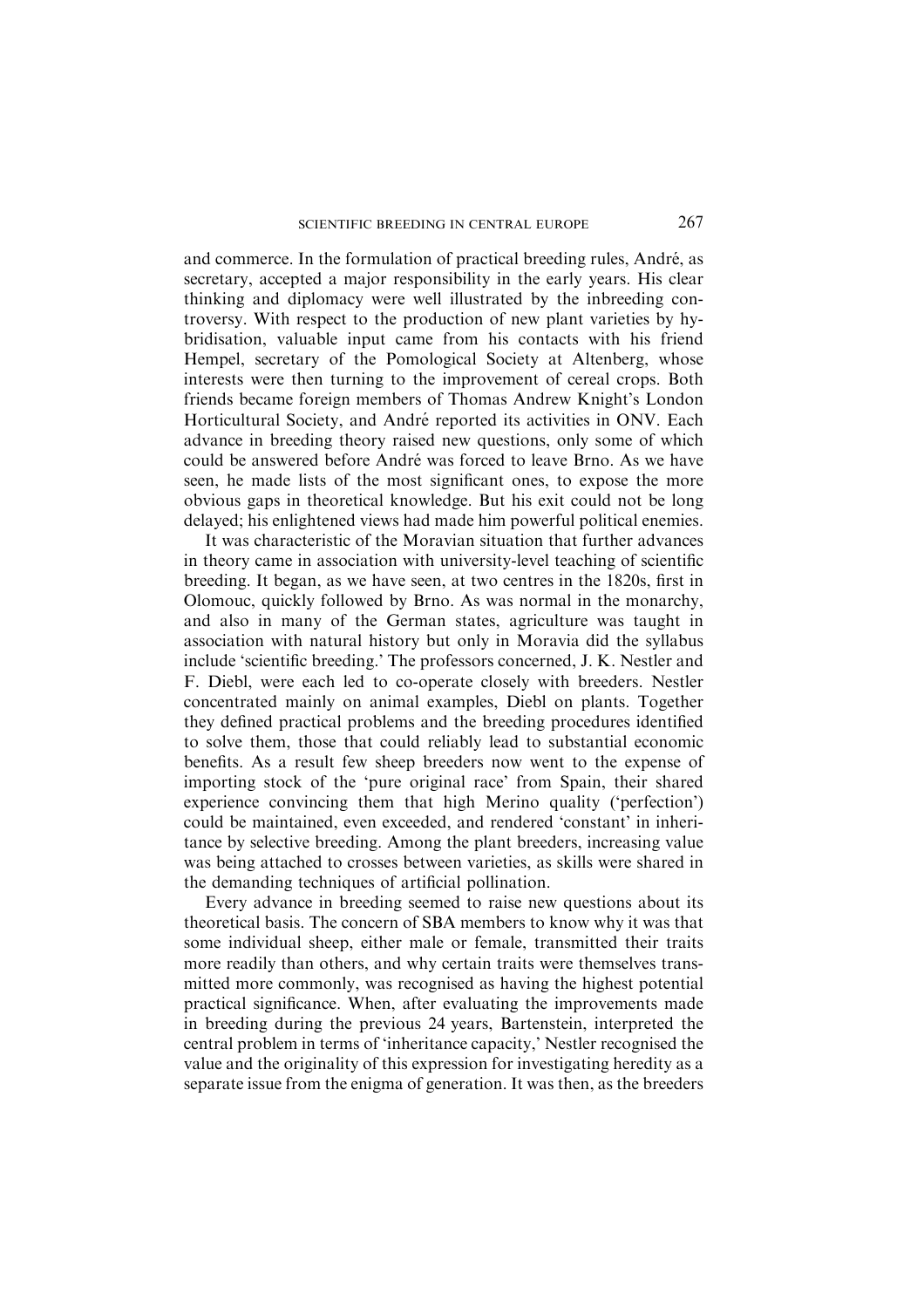began to use the terms 'inheritance' and 'inherit' more freely, that the power of heredity over all other influences on variability became increasingly recognised.

The big problem facing them, and breeders everywhere, was the absence of a theory of inheritance. In 1836 Napp stated his opinion that the problem could be explained only by seeking its physiological basis, i.e. by discovering the nature and behaviour of whatever it was that was transmitted at fertilisation. When discussion on this topic continued in the following year, he formulated the key research question 'what is inherited and how?' He also drew a distinction between the internal and external organisation of an animal, thereby making some progress towards understanding why a 'potential' (Anlage) for a particular character was not always realised in the progeny of selected stock. While the concept of an inherited 'potential' was not new, Napp's explanation placed it firmly in the context of physiology. In connection with traits characterising the external form of an animal he believed there to be elements of internal organisation for the breeders to select, which could only be done by examining both the parents and the existing progeny of the generation under consideration. This was the acknowledged practice of breeders at their most successful.

Up until 1841 when Nestler was still alive and active, extensive communications continued to take place among breeders and teachers of agriculture and natural sciences from Moravia and beyond, even from outside the monarchy, pushing forward the search for reliable theory. A policy of openness had been created, leading to a scientific approach to breeding, during a sequence of events that was neatly summarised in 1842 by a senior SBA member Joseph Waniek: 'Differences of opinion, freely expressed in the meetings, stimulated experiments, that opened the way for new reflection, experimentation and progress which, according to natural law, cannot be stopped.'78

By the early 1840s, however, the output of ideas was forging ahead of any possible experiments to test them. New insight was needed on how to design and interpret the necessary experiments. There was also a major outside event that had brought all serious investigations on heredity in sheep almost to a complete halt. This was the appearance on the market of an abundant quantity of excellent and relatively cheap Australian wool, which led to big changes in agricultural land usage in Moravia and stopped the activity of the SBS. It was during this period that Napp accepted Mendel into the monastery (1843), and Mendel attended courses given by Professor Diebl (1846) who introduced his

 $78$  Waniek, 1845, pp. 263–264, original in German.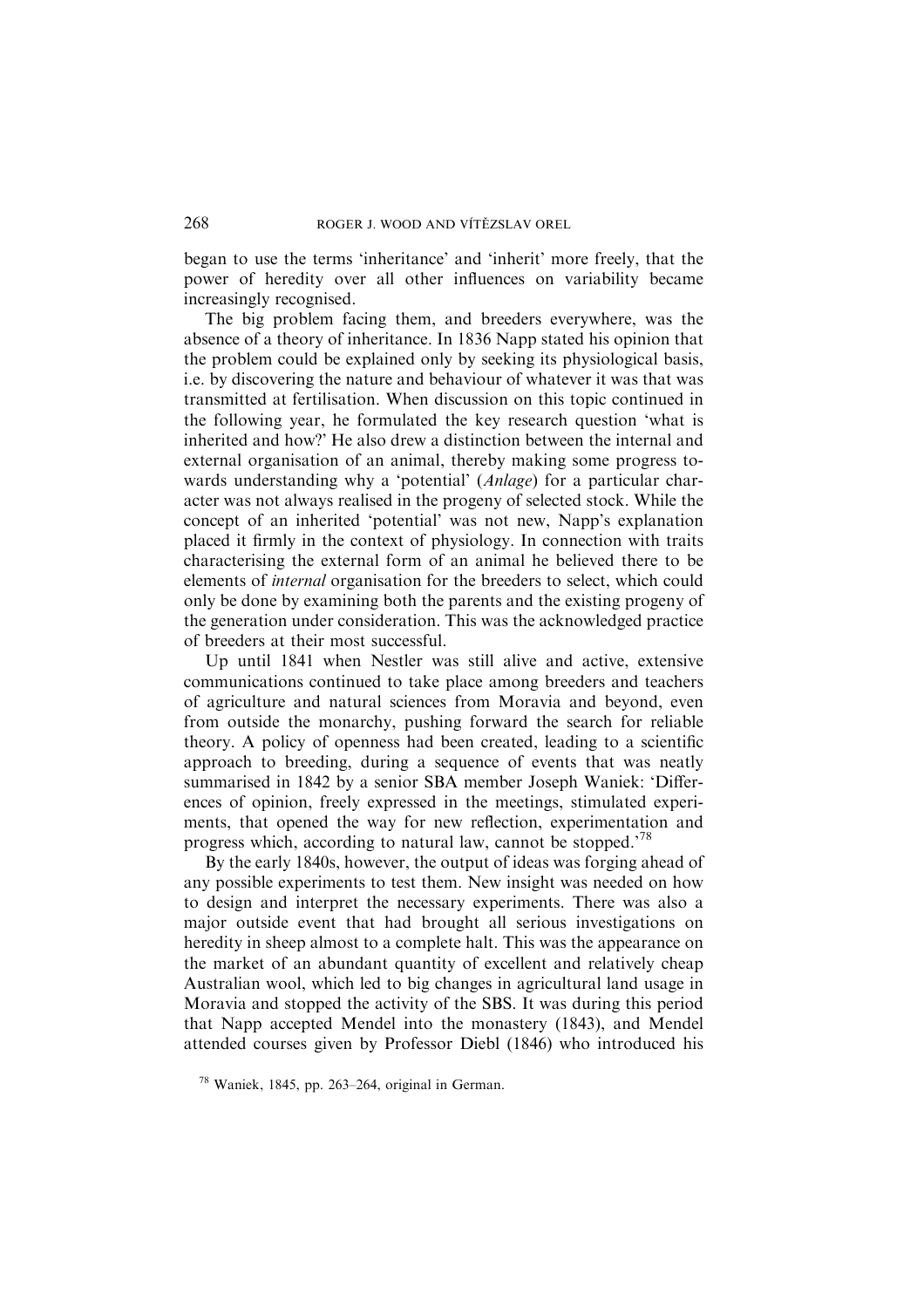students to, among other topics, the creation of 'completely new varieties (of plants) through artificial pollination.'79

The dynamic character of a province eager for insight into new ways of improving agriculture was a clear reflection of the status of the city of Brno as a new and rapidly expanding industrial creation in a growing and highly entrepreneurial community. Among all centres of manufacturing in the Vienna Business Administration listed in 1760, Brno had been recognised as having the lowest opposition from traditional craft guilds, providing ideal conditions for industrial revolution.<sup>80</sup> Its development was also positively influenced by the creation of a good road network (1740–1750) and by Royal patents restricting manorial labour (1776) and introducing religious tolerance (1781), which encouraged labour mobility and the influx of foreign experts. The many strands which came together to begin the progress of industrial development in Brno have been fully documented elsewhere.<sup>81</sup> Within this centre of industrial revolution, the Augustinian monastery of St Thomas in Brno was accredited by offering service in support of economic and social development through teaching. When in 1843 Mendel joined this community, the friars were already working in several schools controlled by the Government.<sup>82</sup> Their activities included the provision of reliable teaching of agriculture, along with natural history.

Meanwhile a political-social change was underway. The revolutionary year of 1848, which began in March in Vienna, immediately found an echo in Moravia where, in the process of change, the MAS was reorganised and a new Natural Scientific Section established within it. The previously useful exchange of ideas between breeders and naturalists was interrupted and questions on the physiological basis of heredity left undiscussed. At the newly built Brno Technical Institut (Technische Lehranstalt), the Professor of Natural Sciences, Jan Helcelet, a medical graduate, showed no interest in the problems of breeders, nor even in heredity. The local naturalists grew increasingly dissatisfied at being subordinated to the MAS, dominated by aristocratic landowners, and, by 1861, had created an independent Natural Science Society (NSS) with the aim of cultivating pure science. When in 1865 Mendel lectured at two successive monthly meetings of the NSS on 'the general application of the law of formation and development of hybrids,' the relevance of his work was not appreciated. His audience

<sup>&</sup>lt;sup>79</sup> Diebl, 1844.<br><sup>80</sup> Rybnikář, 1998–1999.<br><sup>81</sup> Freudenberger, 1977.<br><sup>82</sup> Polčák, 2000–2001.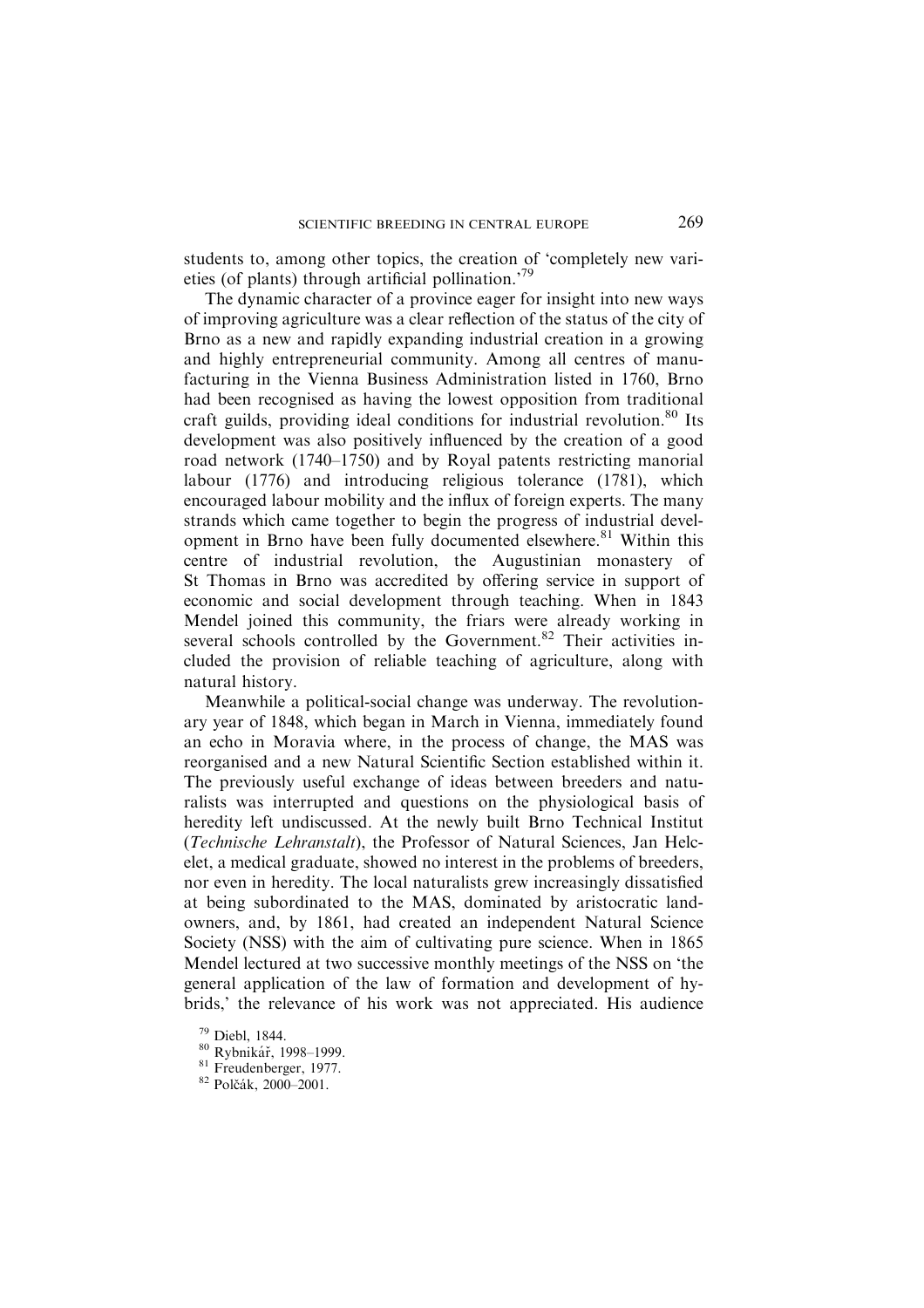failed to understand his explanation of questions arising from the abundent interchanges that had taken place between breeders and naturalists in Brno in an earlier era.

## Acknowledgements

We deeply appreciate the valuable comments and questions of Dr Jonathan Harwood on an earlier draft of this paper. At a later stage the advice of two anonymous referees has been very helpful in getting the paper into shape.

## **References**

Abbreviations: FM – Folia Mendeliana, published yearly by the Moravian Museum, Brno since 1966. Mittheilungen – *Mittheilungen der k.k.* Mährisch-Schlesischen Gesellschaft zur Beförderung des Ackerbaues, der Natur- und Landeskunde in Brünn, published weekly from 1821. ONV – Oekonomische Neuigkeiten und Verhandlungen Prag, published weekly from 1811.

- Anderson, J. 1799. ''Recreations in Agriculture: Introduction.'' Recreations in Agriculture, Natural History, Arts and Miscellaneous Literature 1(1): 1–4.
- 1800. ''On the Varieties of the Sheep Kind.'' Recreations in Agriculture, Natural History, Arts and Miscellaneous Literature 2: 81–94, 161–175, 240–252.
- André, C.C. 1815. "Rede bey der ersten Eröffnung der vereinigten Gesellschaft des Ackerbaues, der Natur- und Landeskunde." C.C. André (ed.), Erster Schematismus der k.k. Mähr. Schles. Gesellschaft zur Beförderung des Ackerbaues, der Natur- und Landeskunde. Brno, pp. 93–113.
- 1816. Anleitung zur Veredelung des Schafviehes. Nach Grundsätzen, die sich auf Natur und Erfahrung stützen. Prag.
- Anon. 1816. ''Anempfehlung von Rudolph Andre´'s Anleitung zur Veredlung des Schafviehes." ONV 296.
- $-1818$ . "Wirksamkeit der Ackerbaugesellschaft in Brünn."  $ONV$  297–304, 305–310.
- Bartenstein, E., Teindl, F., Hirsch, J. and Lauer, C. 1837. "Protokol über die Verhandlungen bei der Schafzüchter-Versammlung in Brünn 1837." Mittheilungen 201–205, 225–231, 233–238.
- Diebl, F. 1829. "Bemerkungen über die von Freiherrn Witten hinsichtlich der verschiedenen Weizensorten geäusserten Ansichten." Mittheilungen 177–179.
- 1835. Abhandlungen aus der Landwirtschafskunde fu¨r Landwirthe, besonders diejenigen die sich der Erlernung dieser Wissenschaft widmen. II. Von dem Pflanzebau. Brünn.
- 1844. Lehre von der Baum-Zucht u¨berhaupt, und von der Obstbaumzucht, dem Weinbaue und der wilden – oder Waldbaumzucht insbesondere. Brünn.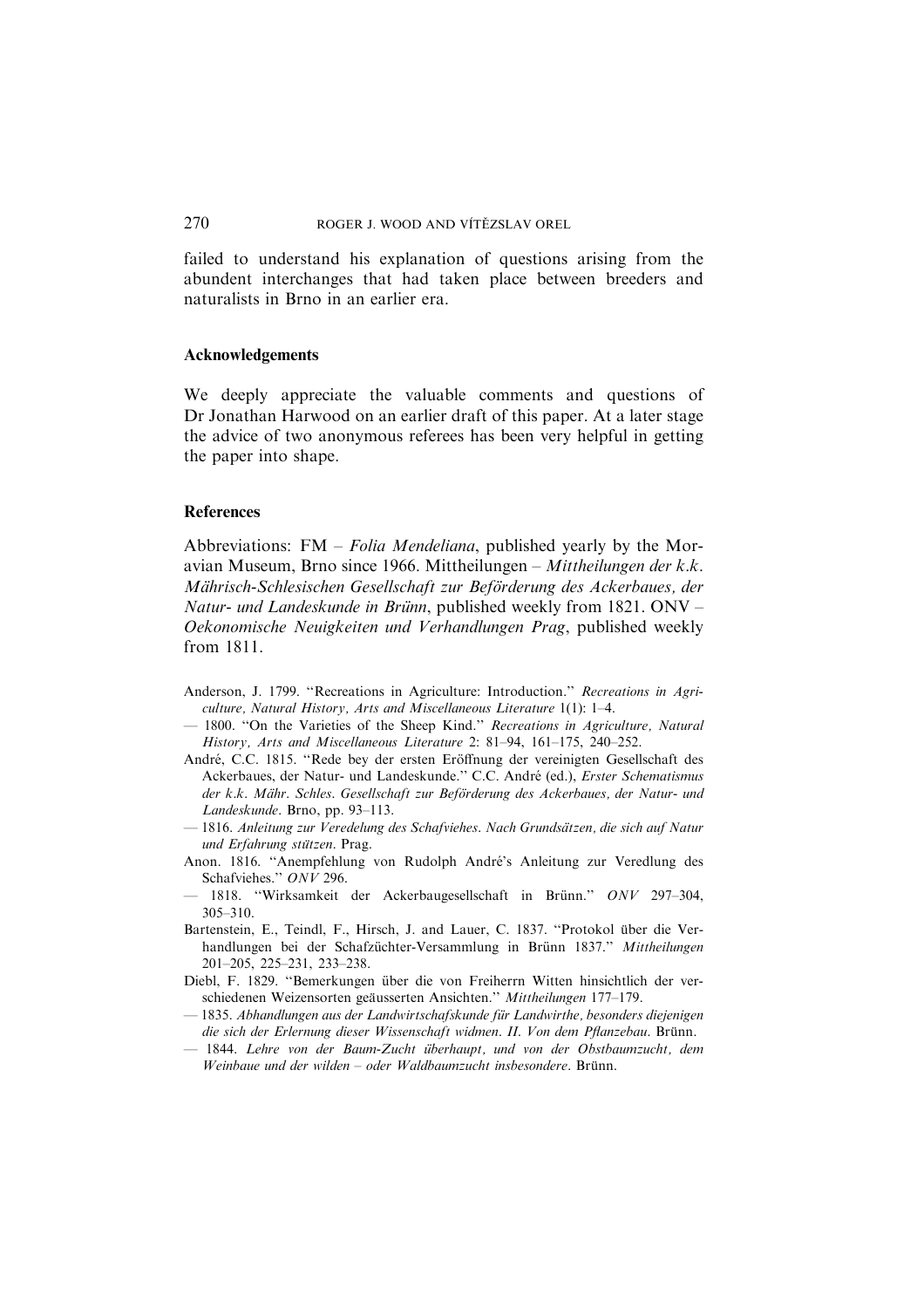- Ehrenfels, J.M. 1831. "Fortsetzung der Gedanken des Herrn Moritz Beyer über das Merinoschaf.'' Mittheilungen 137–142.
- Elsner, J.G. 1826. Beschreibung meiner Wirtschaft. Prague: Calvé.
- d'Elvert, C. 1870. Geschichte der k.k. mähr. schles. Gesellschaft zur Beförderung des Ackerbaues, der Natur- und Landes- kunde, mit Rücksicht auf die bezüglichen Cultur-Verhältnisse Mährens und Oestr. Schlesiens. Brünn: M.R. Rohrer.
- Exner, S. 2002. ''Grusswort des Vorsitzenden der Gesellschaft Naturforschender Freunde zu Berlin.'' Verhandlungen zur Geschichte und Theorie der Biologie 8: 17–18.
- Festetics, E. 1819. "Weitere Erklärung des Herrn Grafen Emmerich von Festetics." ONV, aussordentliche Beilage 169–170.
- 1820. ''Bericht des Herrn Grafen Emerich Festetics als Repra¨sentanten des Schafzüchter-Vereines in Eisenburger Comitate." ONV 25-28.
- Franke, H. and Orel, V. 1983. ''Christian Carl Andre´ (1763–1831) as a Mineralogist and an Organiser of Scientific Sheep Breeding in Moravia." V. Orel und A. Matalová (eds.) Gregor Mendel and the Foundation of Genetics. Brno: Moravian Museum, pp. 47–56.
- Freudenberger, H. 1977. The Industrialization of a Central European City. Brno and the Fine Woolen Industry in the 18th Century. Edington, UK: Pasold Research Fund.
- Hempel, G.C.L. 1820. ''Ueber die Entstehung und Wichtigkeit der verschiedenen Sorten der Getreidearten.'' ONV 161–165.
- 'Irtep' (Petri, G.). 1812. "Ansichten über die Schafzucht nach Erfahrung und gesunder Theorie.'' ONV 1–5, 9–16, 21–23, 27–28, 45–48, 60–61, 81–85, 91–92, 106–107.
- Janke, H. 1867. Die Grundsätze der Schafzüchtung mit besonderer Berücksichtigung der deutschen Merinozucht. Berlin: J. Springer.
- Justinus, J.C. 1815. Allgemeine Grundsätze zur Vervollkommnung der Pferdezucht. anwendbar auf die übrigen Hausthierzuchten. Wien.
- K in Mähren (Köller, M.). 1811. "Ist es nothwendig, zur Erhaltung einer edlen Schafherde stets fremde Original-Widder nachzuschaffen, und artet sie aus, wenn sich das verwandte Blut vermischet?" ONV 294-298.
- Mayer, A. 1831. '' Nachbemerkungen zu den in Nro. 18 der Mittheilungen l.J. erschienenen Gedanken des Freiherrn J.M. von Ehrenfels über das Merinoschaft." Mittheilungen 145–151.
- Nestler, J.K. 1829. ''Ueber den Einfluss der Zeugung auf die Eigenschaften der Nachkommen.'' Mittheilungen 369–372, 377–380, 394–398, 401–404.
- 1836. ''Ueber die Andeutung zur Veredelung der Schafe von Herrn Rudolph Löwenfeld." Mittheilungen 153-155, 163-164, 173-176, 185-189, 205-208.
- 1837. ''Ueber Vererbung in der Schafzucht.'' Mittheilungen 265–269, 273–279, 281– 286, 289–300, 300–303, 318–320.
- 1839. '' Ueber Innzucht.'' Mittheilungen 121–128.
- 1841. Amts-Bericht des Vorstandes u¨ber die vierte, zu Bru¨nn von 20. bis 28. September 1840 abgehaltene Versammlung der deutschen Land-und Forstwirthe. Olmütz: A.Skarnitze.
- Orel, V. 1977. ''Selection Practice and Theory of Heredity in Moravia Before Mendel.'' FM 12: 179–221.
- 1978a. ''The influence of T.A. Knight (1759–1838) on Early Plant Breeding in Moravia.'' FM 13: 241–260.
- 1978b. ''Heredity in the Teaching Programme of Professor J.K. Nestler (1783– 1841)''. Acta universitatis Palackianae Olomucensis, fac. rer. nat. 79–98.
- 1997. "The Spectre of Inbreeding in the Early Investigation of Heredity" History and Philosophy of Life Sciences 19: 315–330.